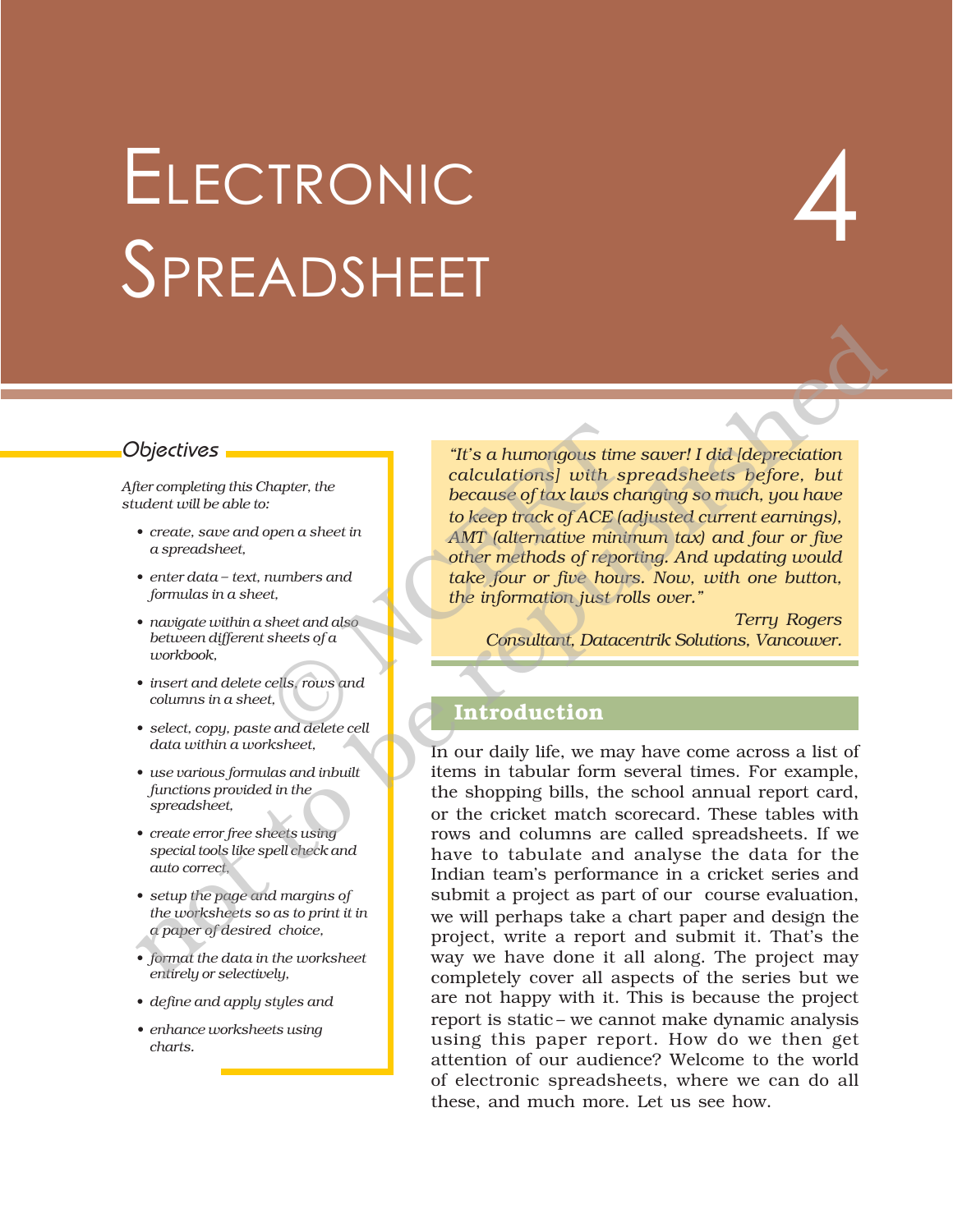#### **4.1 A SPREADSHEET**

A spreadsheet is defined as a large sheet which contains data and information arranged in rows and columns. There are different spreadsheet programs available; some are proprietary, like *Microsoft Excel, Lotus 123,* etc., others are free/open source like, *Gnome Office Spreadsheet Gnumeric, KOffice KSpread, OpenOffic.org Calc*. Spreadsheets, also known as worksheets, allow us to perform detailed analysis on numerical data. Data is entered in a cell, which represents the intersection of a row and a column. The most powerful feature of a spreadsheet is that it automatically recalculates the result of mathematical formulas if the source data changes. A spreadsheet can help us quickly record and manipulate a large amount of numerical information and share it with others in a wide variety of

forms. Since MS-Excel, an integral component of MS-Office, is one of the programs which has all these features and many more we have taken it as a spreadsheet program.

#### **4.2 STARTING A SPREADSHEET PROGRAM**

To start follow the steps given below:

- 1. Click on  $\frac{1}{2}$  stands button on the Taskbar.
- 2. Click on  $\blacksquare$   $\blacksquare$   $\blacksquare$   $\blacksquare$   $\blacksquare$ the pop-up window.
- 3. Click on **X** Microsoft Excel



A blank spreadsheet as shown in figure 4.1 is displayed.

#### **4.3 BASIC SPREASDSHEET ELEMENTS**

#### **4.3.1 WORKBOOK AND WORKSHEET**

Each speadsheet file is known as a workbook and is stored with a default extension of .xls. Each workbook can contain many sheets, so various kinds of related information can be organised in a single file. Each workbook can contain up to 255 worksheets, but by default it displays only three. Worksheet is the area where the data is stored and work is performed. Extra worksheets can be added as and when required.

#### **4.3.2 ROWS, COLUMNS AND CELLS**

The rows in a worksheet are numbered from top to bottom along the left column of the worksheet. The columns are labeled from left to right with letters. The total number of rows in Excel are 65536 and the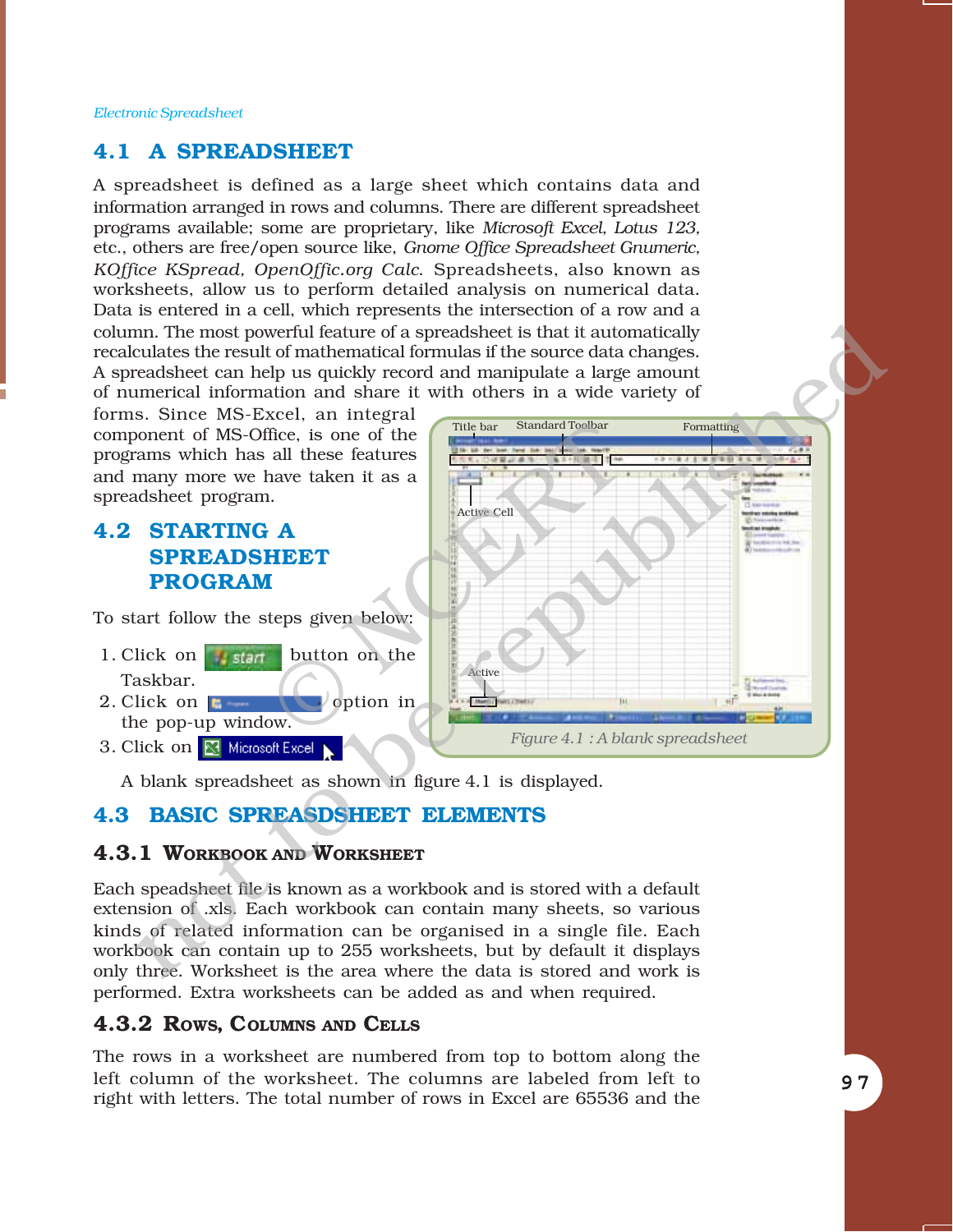total number of columns are 256. Columns are named from A to IV. The rows are numbered from 1 to 65536.

A *cell* is the intersection of a row and a column. A cell is identified by an address that consists of the column name followed by the row number. For example, the first cell is referred to as A1, which indicates that it lies at the intersection of the column A and row 1. This is the active cell. The active cell is ready for accepting any action or input. A small group of *contiguous cells* is defined as a range. The range is referred to by writing the starting address of the cell in the range: Ending address of the cell in a range or vice versa. For example A1:A10 (can also be referred as A10 : A1).

#### **4.4 NAVIGATING IN A WORKSHEET**

| (can also be referred as $A10:A1$ ).                                       | referred to by writing the starting address of the cent in the range.<br>Ending address of the cell in a range or vice versa. For example A1:A10                                                                                                                                           |
|----------------------------------------------------------------------------|--------------------------------------------------------------------------------------------------------------------------------------------------------------------------------------------------------------------------------------------------------------------------------------------|
| <b>4.4 NAVIGATING IN A WORKSHEET</b>                                       |                                                                                                                                                                                                                                                                                            |
| any of the following shortcut methods:<br>Method 1: Using key combinations | The cursor keys, mouse and the scroll bar can be used to navigate<br>through the worksheet. However, navigating through the 65,536 rows<br>and 256 columns using these techniques is very inefficient. To move to<br>any cell directly without scrolling through the entire worksheet, use |
| <b>Movement</b>                                                            | <b>Key Stroke</b>                                                                                                                                                                                                                                                                          |
| One cell up                                                                | Up arrow key (†)                                                                                                                                                                                                                                                                           |
| One cell down                                                              | Down arrow key or <b>ENTER</b> $(+)$                                                                                                                                                                                                                                                       |
| One cell left                                                              | Left arrow key $(\Leftrightarrow)$                                                                                                                                                                                                                                                         |
| One cell right                                                             | Right arrow key or <b>TAB</b> $(\rightarrow)$                                                                                                                                                                                                                                              |
| Top of the worksheet<br>$\text{(cell A1)}$                                 | $CTRL + HOME$                                                                                                                                                                                                                                                                              |
| End of the worksheet<br>(last cell containing data)                        | $CTRL + END$                                                                                                                                                                                                                                                                               |
| End of the row                                                             | $CTRL$ + right arrow key or $END +$<br>right arrow key                                                                                                                                                                                                                                     |
| End of the column                                                          | $CTRL + down arrow key or END +$<br>down arrow key                                                                                                                                                                                                                                         |
| Method $2:$ Using the name box                                             |                                                                                                                                                                                                                                                                                            |
| 1. Type the cell address in the Name Box                                   |                                                                                                                                                                                                                                                                                            |

*Method 1 : Using key combinations*

- 1. Type the cell address in the Name Box
- 2. Press ENTER to reach the desired cell.

For example, to move to cell D6, enter D6 in the Name Box and press ENTER. The cursor is positioned on the cell in the D column and  $6<sup>th</sup>$  row.

*Method 3 : Using the go to dialog box*

1. Press *F5* or *CTRL + G* or choose Go To option from the Edit menu to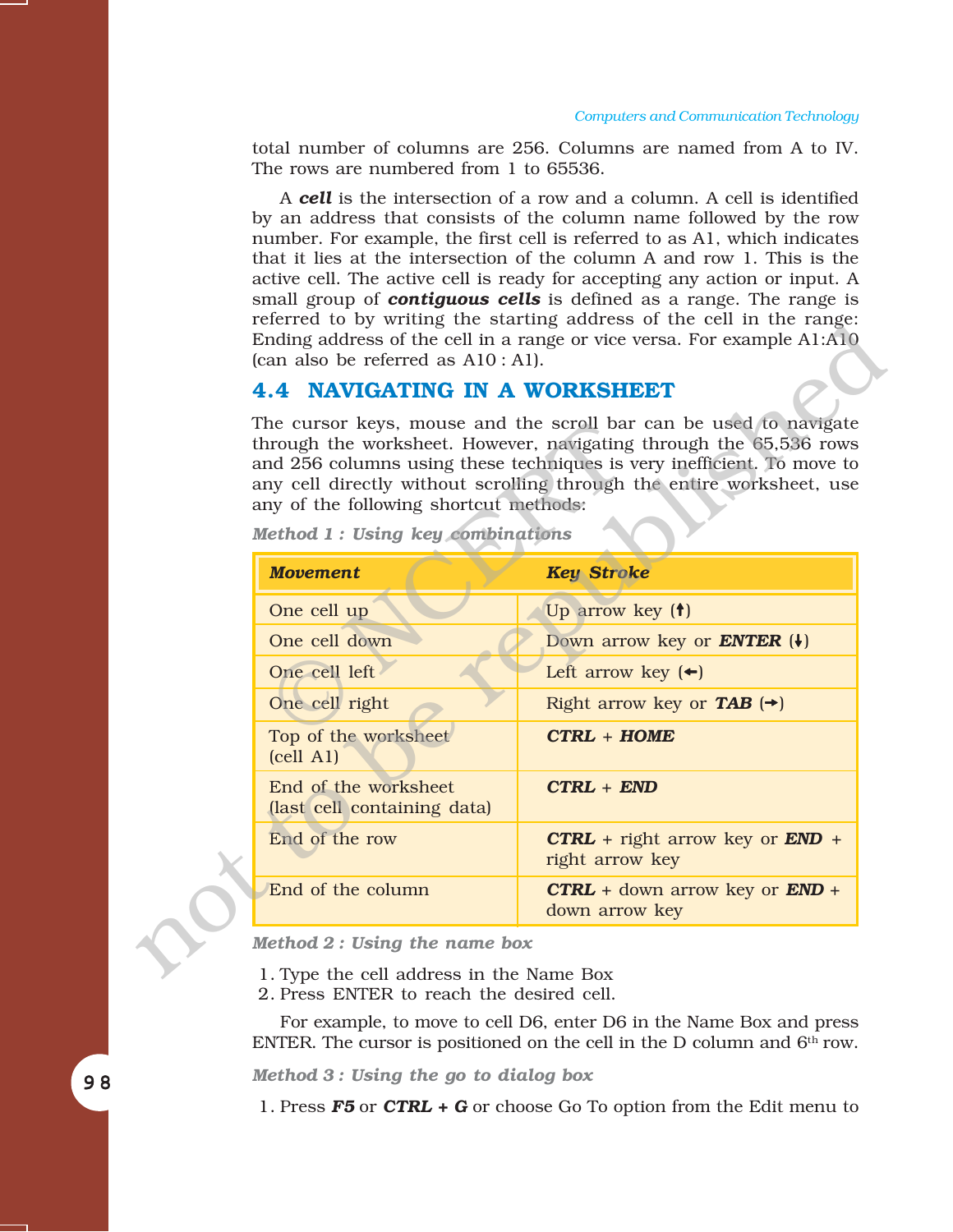invoke the Go To dialog box.

- 2. Enter the cell coordinates in the Reference textbox.
- 3. Click OK to move to the desired cell.

#### **4.4.1 NAVIGATING BETWEEN WORKSHEETS**

To move between worksheets, simply click on the sheet number in the lower left corner of the screen (Figure 4.2). In case the number of worksheets is more than the number which can be displayed use the tab scrolling buttons, located next to the sheet numbers and then click on the sheet number to select it.



| number of worksheets is more than<br>the number which can be displayed<br>use the tab scrolling buttons,<br>located next to the sheet numbers<br>and then click on the sheet<br>number to select it.<br>The tab scrolling buttons and<br>their use are given below: | G<br>Ħ<br>Click on the Sheet<br>number to open the sheet<br>tаl<br>4 + + H Sheet1 (Sheet2 / Sheet3 /<br>採射<br>Tab scrolling<br>buttons<br>Figure 4.2: Spreadsheet showing different worksheets                                                                                                                                        |
|---------------------------------------------------------------------------------------------------------------------------------------------------------------------------------------------------------------------------------------------------------------------|---------------------------------------------------------------------------------------------------------------------------------------------------------------------------------------------------------------------------------------------------------------------------------------------------------------------------------------|
| <b>Icon</b>                                                                                                                                                                                                                                                         | <b>Movement</b>                                                                                                                                                                                                                                                                                                                       |
| $\blacktriangleleft$                                                                                                                                                                                                                                                | To display the first worksheet                                                                                                                                                                                                                                                                                                        |
| $\blacktriangleright$ $\vdash$                                                                                                                                                                                                                                      | To display the last worksheet                                                                                                                                                                                                                                                                                                         |
|                                                                                                                                                                                                                                                                     | To display adjacent worksheets on the left                                                                                                                                                                                                                                                                                            |
|                                                                                                                                                                                                                                                                     | To display adjacent worksheets on the right                                                                                                                                                                                                                                                                                           |
| <b>SAVING A WORKBOOK</b><br>4.5<br>To save a Workbook:<br>in the figure.<br>4. Click Save.                                                                                                                                                                          | 1. Choose the Save As option from the File menu or Click on the Save<br>button on the Standard Toolbar or Close the workbook by clicking<br>on the Close button. The Save As dialog box is displayed as shown<br>2. Select the directory in which the file is to be saved.<br>3. Type the name of the file in the File Name text box. |
| <b>4.6 OPENING A WORKBOOK</b>                                                                                                                                                                                                                                       |                                                                                                                                                                                                                                                                                                                                       |
| To open a workbook:                                                                                                                                                                                                                                                 |                                                                                                                                                                                                                                                                                                                                       |

### **4.5 SAVING A WORKBOOK**

- 1. Choose the Save As option from the File menu or Click on the Save button on the Standard Toolbar or Close the workbook by clicking on the Close button. The Save As dialog box is displayed as shown in the figure.
- 2. Select the directory in which the file is to be saved.
- 3. Type the name of the file in the File Name text box.
- 4. Click Save.

#### **4.6 OPENING A WORKBOOK**

To open a workbook:

- 1. Choose Open option from the File menu or Click on the Open button on the Standard Toolbar.
- 2. Select directory in which the file has been saved.
- 3. Type the name of the file in the File Name field or select the name by clicking on it.
- 4. Click Open.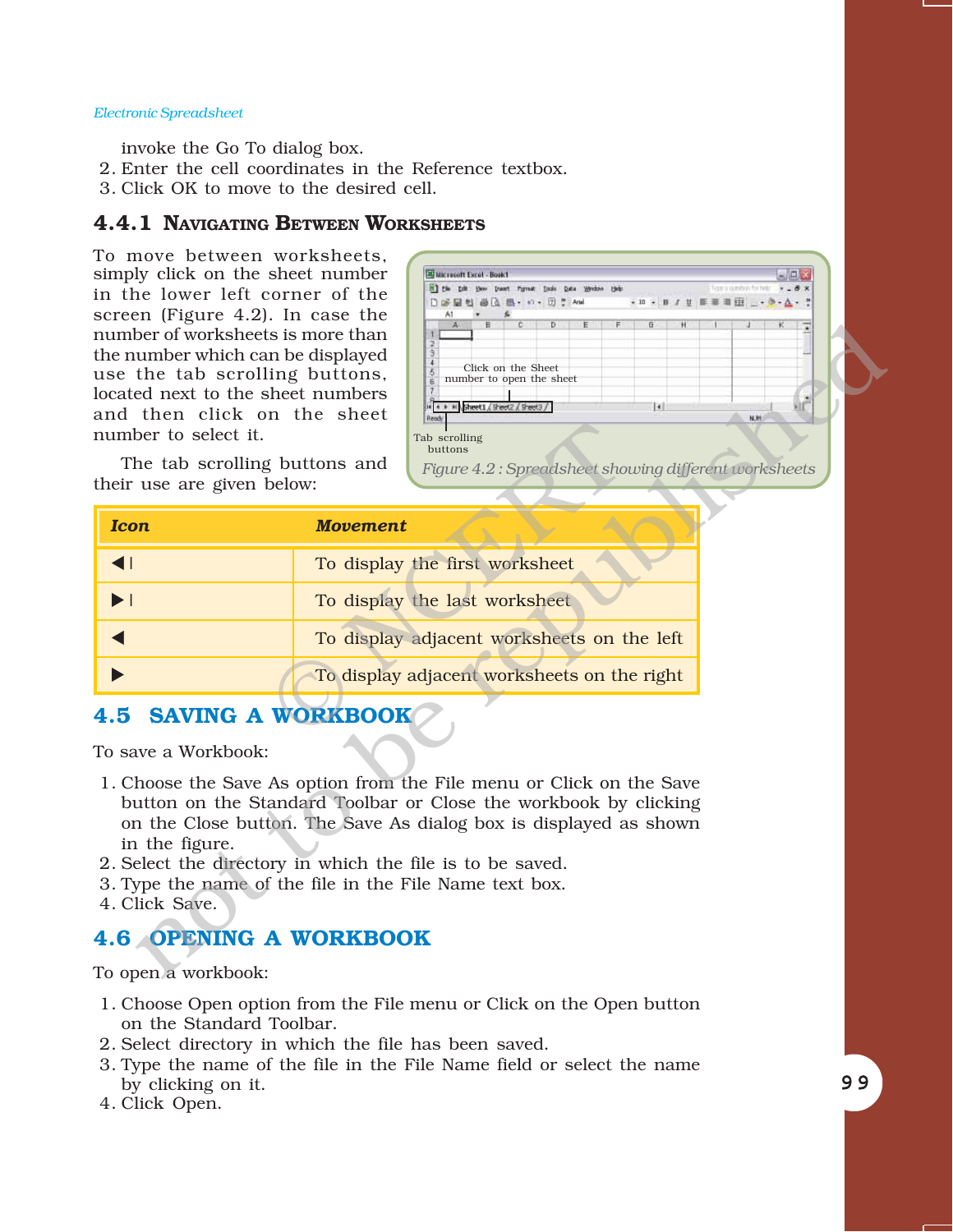#### **4.7 USING FORMULAS AND FUNCTIONS**

Formulas are entries containing an equation that calculates the value to be displayed. Please remember, when working with formulas, *do not* type in the numbers but type in the equation. This equation will be automatically updated upon the change or entry of any data that is referenced in the equation.

#### **4.7.1 ENTERING FORMULAS**

Cells in a worksheet can also contain formulas that are helpful in performing calculations. Formulas are mathematical equations. They are useful for establishing the relationship between two or more cells.



*Using Arithmetic Operators*

They contain the coordinates of the cells that are used in the formula, operators and functions. When a formula is entered, the cell displays the result of the formula. Formulas must begin with an = sign, otherwise it is treated as a text entry (Figure 4.3).

Whenever any cell value is changed it automatically recalculates the values of any formula and displays it in the relevant cell.

When a number is entered into a cell, it is possible to perform mathematical calculations using them. Spreadsheets have many



mathematical functions built into them. The most basic operations used widely are addition, subtraction, multiplication and division. Follow the given steps to perform addition.

- 1. Move the cursor to cell A1. Type 1.
- 2. Press Enter to move to cell A2. Type 1 in cell A2.
- 3. Press Enter to move to cell A3.
- 4. Type =A1+A2 in cell A3.

Note that the contents of cell A1 and A2 have been added and the result is shown in cell A3 (Figure 4.4).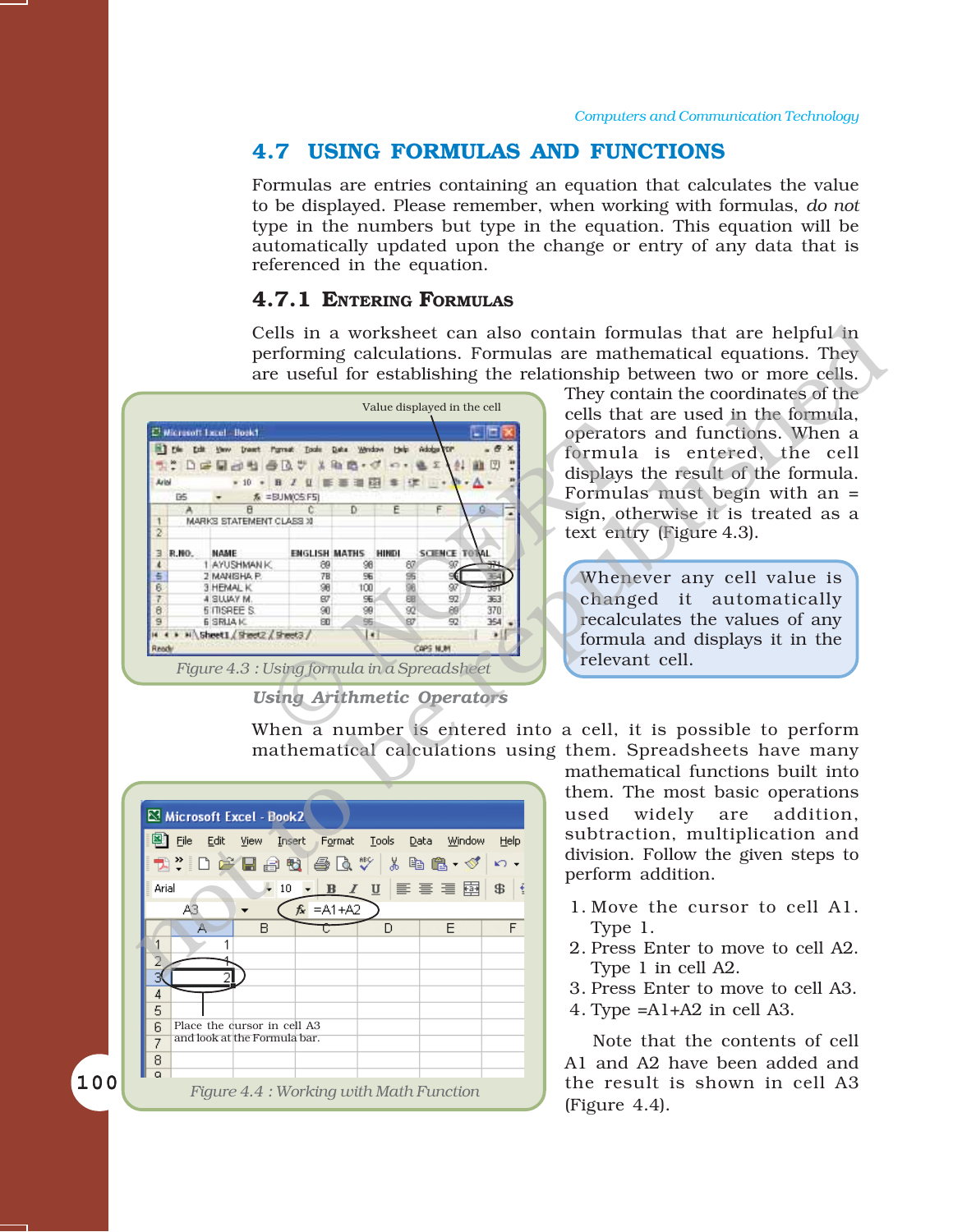The same steps can be followed to perform other mathematical operations by simply changing the formula typed into cell A3.

#### *Using Auto Sum*

The addition of numbers is one of the most frequently used actions. Thus, a toolbar button, AutoSum, has been provided to accomplish this task. The AutoSum button on the Standard toolbar automatically adds the values above the destination cell or to the left of the destination cell. The steps to illustrate this are as follows:

- 1. Click on the destination cell i.e. the cell in which the result is to be displayed.
- 2. Click on the AutoSum button, which is located on the Standard toolbar. The cells containing the numbers to be added automatically should now be highlighted.
- 3. Press Enter to see the result in the destination cell.

#### **4.7.2 FUNCTIONS**

This has a set of prewritten formulas called functions. Functions are special programs that accept data and return a value after processing the data. Functions differ from regular formulas because they accept values and not the operators, such as  $+$ ,  $-$ ,  $*$ , or  $\prime$ . For example, the SUM function can be used to add numbers in place of the '+' operator. When using a function, remember the following : containing the numbers to be added attion<br>ighlighted.<br>ee the result in the destination cell.<br>rewritten formulas called functions. Funct<br>at accept data and return a value after pr<br>differ from regular formulas because the<br>op inc steps to intistrate this are as ionows:<br>
include on the destination cell i.e. the cell in which the result is to be<br>
isplayed.<br>
it also the AutoSum button, which is located on the Standard<br>
blood now be highlighted.<br>

- $\bullet$  Use an equal to sign (=) to begin a formula.
- Specify the function name.
- Enclose arguments (data accepted by a function) within parentheses.
- Use a comma to separate arguments.

Some commonly used Functions are listed in Table representing some commonly used Functions (Appendix 4.1)

#### **4.7.3 COPYING AND PASTING FORMULAS AND FUNCTIONS**

Sometimes when working with formulas, the need arises to repeat the same formula for many different cells. The formulas can be copied using various methods.

*Method 1 : Using the Edit menu*

Steps are given below:

- 1. Click on the cell that contains the formula.
- 2. Choose the Copy option from the Edit menu.
- 3. Click on the cell where the formula is to be copied.
- 4. Choose the Paste option from the Edit menu. Note the change in the cell reference.
- 5. Press Esc to exit the Copy mode.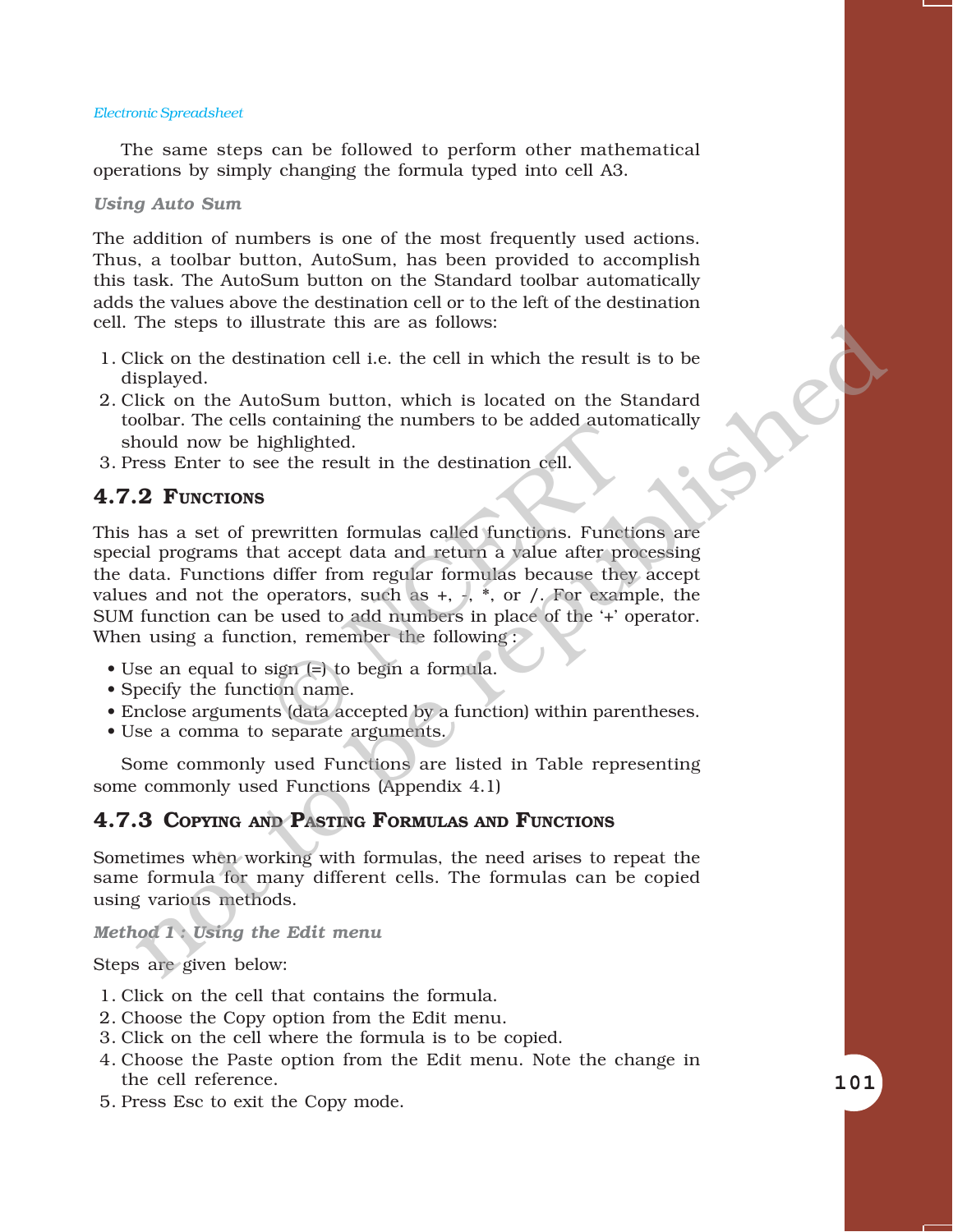*Method 2 : Using the Formatting Toolbar / Keyboard Shortcuts*

Steps are given below :

- 1. Click on the cell that contains the formula.
- 2. Click on the Copy icon  $\Box$  located on the Formatting toolbar or press Ctrl + C keys.
- 3. Click on the cell where the formula is to be copied.
- 4. Click on the Paste icon **located on the Formatting toolbar or** press Ctrl + V keys.

5. Press Esc to exit the Copy mode.

If a formula needs to be copied to multiple cells, use the AutoFill feature discussed later in the lesson.

#### **4.7.4 CELL REFERENCING**

Observe that when you copy and paste formulas, they are pasted relative to the position they are copied from. This is because of the way the formula treats the cell references. The cell coordinates in the formula are known as cell references. Two commonly used cell references are -Absolute and Relative. 17.4 CELL REFERENCING<br>
17.4 CELL REFERENCING<br>
bserve that when you copy and paste formula<br>
the position they are copied from. This<br>
17.4 CELL REFERENCING<br>
bserve that when you copy and paste formula<br>
tracts the cell refere

#### *Absolute Referencing*

Absolute referencing implies that the coordinates of a cell are not changed when a formula is copied from one cell to another. To make a cell address an absolute cell address place a dollar sign in front of both the row and column identifiers. For example, \$A\$1 implies that both row and column have been fixed or made absolute. In simple words this means that while copying this formula to another cell, neither the column name nor the row number will change. 4. Chack on the Paste icon ( $\blacksquare$  bocated on the Pormating toolbar or<br>
press Chri + V keys.<br>
5. Press Ese to exit the Copy mode.<br>
If a formula needs to be copied to multiple cells, use the AutoFill<br>
feature discussed lat

#### *Relative Referencing*

With relative cell referencing, when we copy a formula from one area of the worksheet to another, it records the position of the cell relative to the cell that originally contained the formula. This is the default mode of referencing in a spreadsheet.

The F4 key is used to toggle between the absolute and relative modes of referencing cells.

#### **4.8 WORKING WITH WORKSHEET RANGES**

Each cell is referred to by a cell address. A group of cells are referenced using a reference operator. There are two types of reference operators, range and union.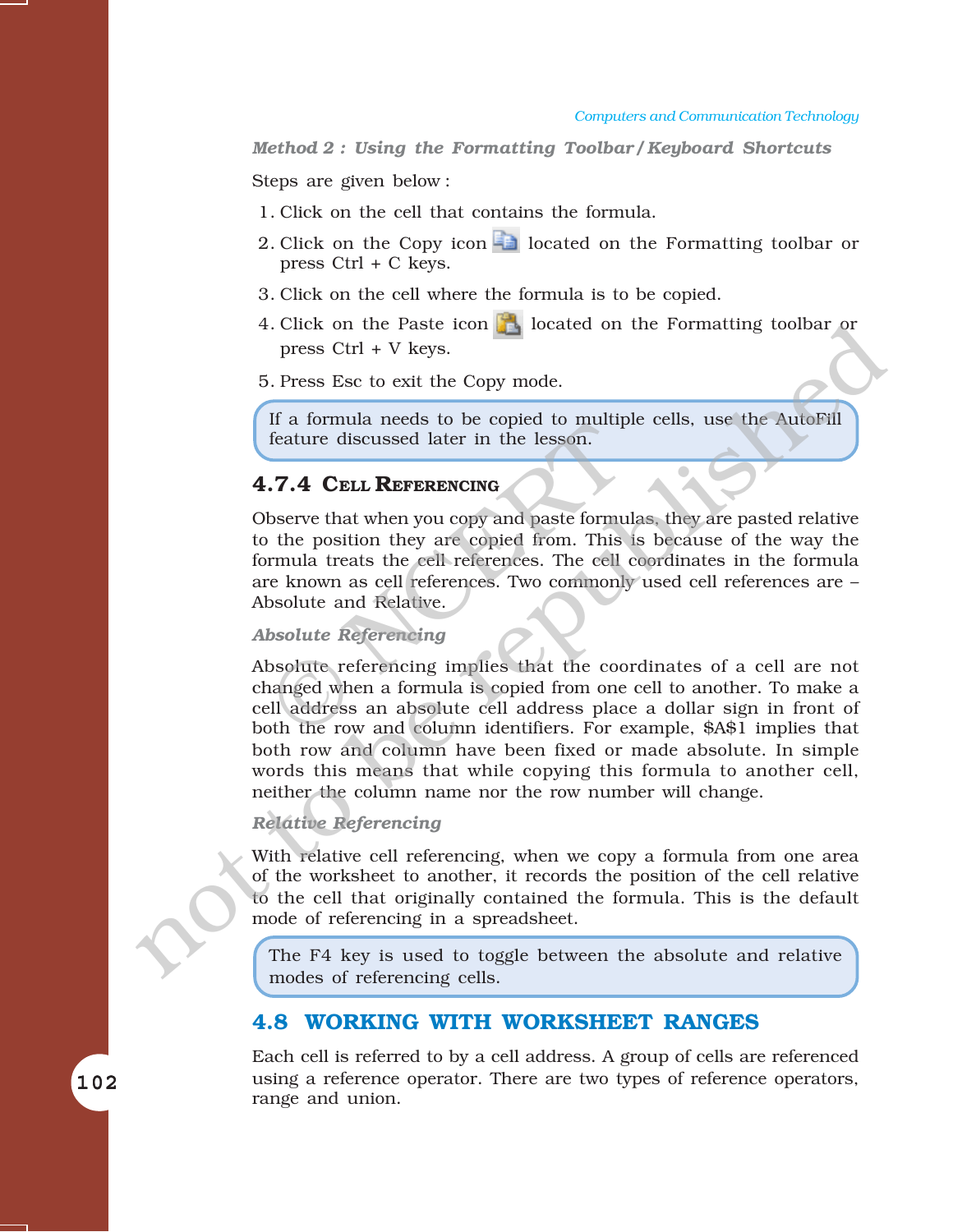• A range reference refers to all the cells between and including the reference (Figure 4.5). A range reference consists of two cell addresses separated by a colon. The range reference B1:B4 includes cells B1, B2, B3 and B4. The range reference A1:B3 includes A1, A2, A3, B1, B2 and B3.



more cell addresses separated by a comma. For example, the reference A1, B5, C7 refers to cells A1, B5, and C7. Similarly, the reference A1:A3,B4:B6 refers to cells A1, A2, A3, B4, B5 and B6.

#### **4.8.1 USING RANGE NAMES IN FORMULAS**

When working with large volumes of data in a worksheet, it is frequently desirable to refer to a range of cells repeatedly. For example, if a column in the worksheet contains the price of products, it will be required again and again for calculating the total price of all products or calculating the average price and so on. In such a case, it is convenient and efficient to name this range meaningfully and use the name of the range instead of the cell coordinates. Naming a range of cells has the following advantages: Community 1 a community of Community Community Community Community Community Community Community S4:B6 refers to cells A1, A2, A3, B4, B5 and C7. Similarly Sample A1, A2, A3, B4, B5 and GE **NAMES IN FORMULAS**<br>arge volumes 2 and B3.<br>
unho meterence includes two<br>
more references. A union<br>
inference consists of two or<br>
frequence of all difference at 1.85. Creates to cells A1, B3. and CZ Similarly, the<br>
ference A1.43.34:B6 or feres to cells A1

- ï Names are easier to remember than cell coordinates.
- ï Names make navigation in a worksheet easier.
- Named ranges can be used throughout a workbook easily. This is very helpful while linking worksheets in a workbook.

#### **4.8.2 CREATING RANGE NAMES**

Steps to create a named range are:

- 1. Select the cell or range of cells to be named.
- 2. Choose the Name option from the Insert menu.
- 3. Choose the Define option from the Name sub-menu. The Define Name dialog box is displayed as in figure 4.6.
- 4. Type in the name of the range in the Names in a workbook text box.



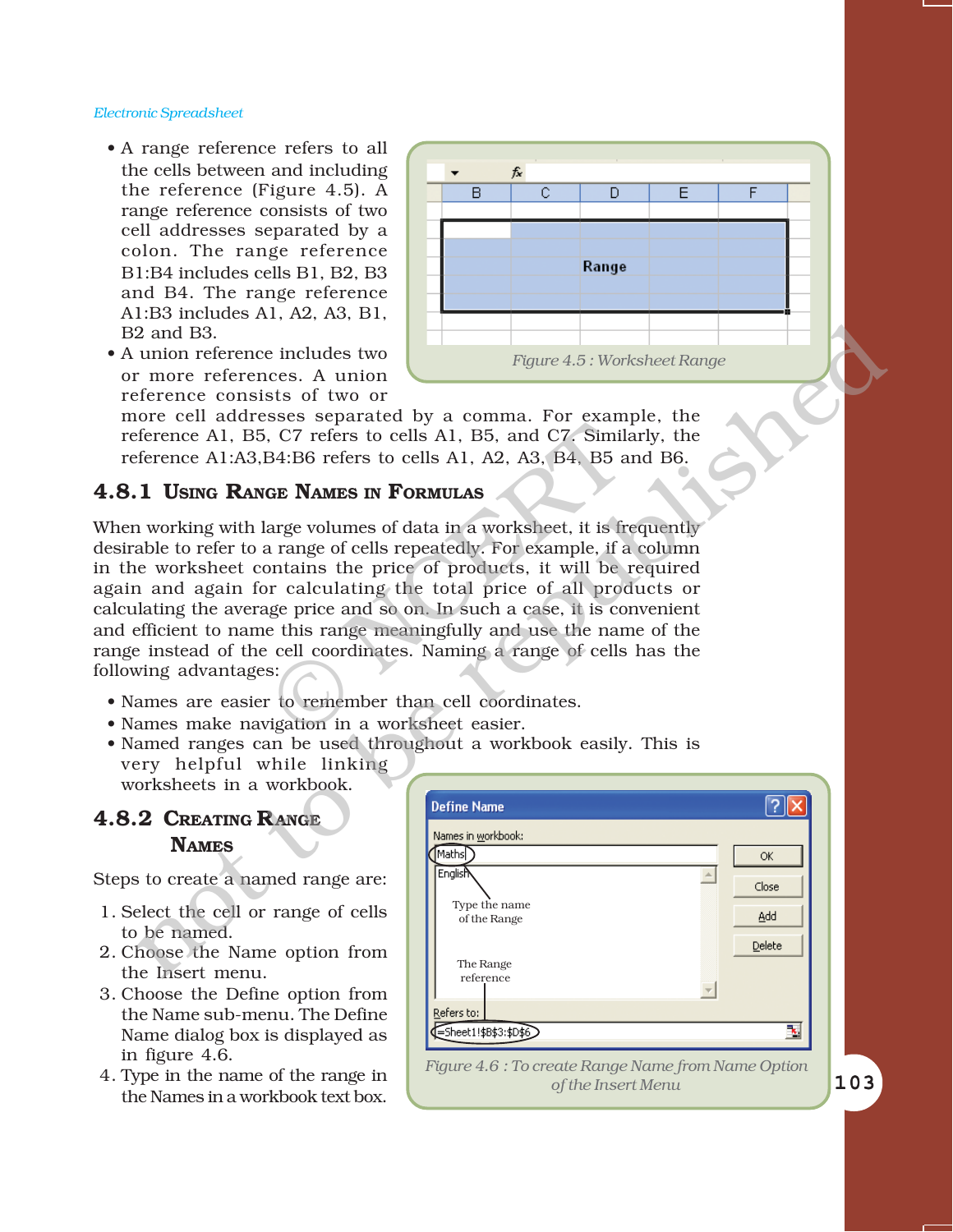- 5. Click on the Add button to create the name. The name is immediately added to the existing names in the box.
- 6. Click on the OK button to close the dialog box.

#### **4.8.3 USING RANGE NAMES**

Simply type the name in the formula in place of the cell coordinates. For example, to find the maximum of a range of marks named Maths, the formula will be =MAX(Maths).

#### **4.9 WORKING WITH ROWS AND COLUMNS**



Blank v = = \/dwett / Peet1 / Stort3 /  $1 - 1$ #IF *Figure 4.8 : Inserting a column*

To add extra information to a worksheet, it may sometimes be desirable to insert new rows and columns. To insert a new row/ column, execute the following steps:

#### **4.9.1 INSERTING A ROW**

- 1. Click on the Row Number (or any cell in that row) above which the new row is to be added.
- 2. Choose the Rows option from the Insert menu. A row is inserted above the selected row (Figure 4.7).
- 3. Click any where in the spreadsheet to remove the selection.

#### **4.9.2 INSERTING A COLUMN**

- 1. Click on the Column name (or any cell in that column).
- 2. Choose the Columns option from the Insert menu. A column is inserted to the left of the selected column (Figure 4.8).
- 3. Click anywhere in the spreadsheet to remove the selection.

#### **4.9.3 DELETING ROWS AND COLUMNS**

When the contents of an entire row or column are to be deleted, perform the following steps:

1. Click on the Row Number/Column Name to be deleted.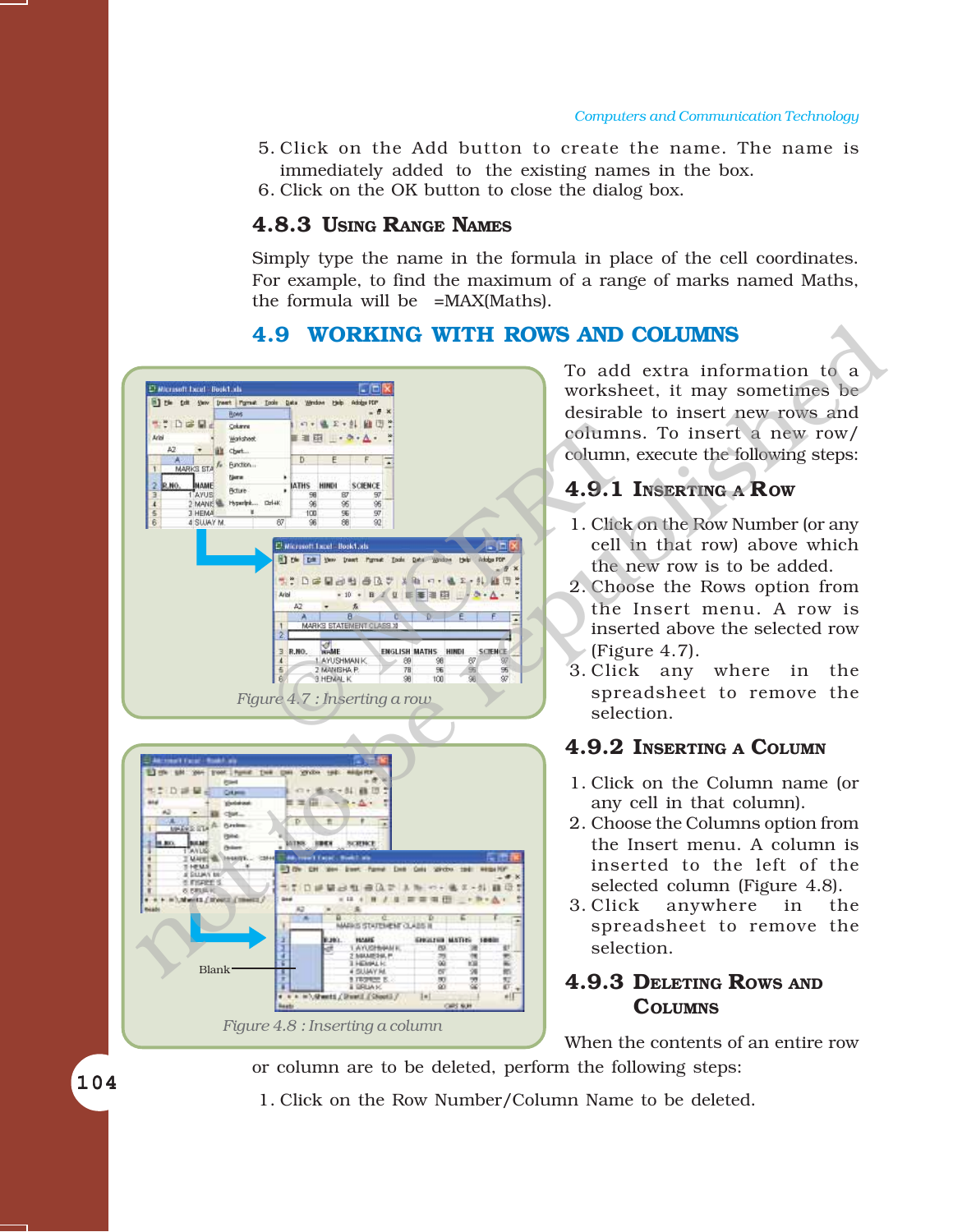- 2. Choose the Delete option from the Edit menu or right click and select Delete option from the pop-up menus.
- 3. Click anywhere in the spreadsheet to remove the selection.

#### **4.9.4 INSERTING AND DELETING CELLS**

We can insert or delete individual cells also, rather than the entire row or column.

#### **Inserting a Cell**

- 1. Click on the cell where new cell(s) is to be inserted.
- 2. Choose the Cells option from the Insert menu. The Insert dialog box is displayed (Figure 4.9).
- 3. Choose the appropriate option. The result of each option is explained as under:
	- (a) Shift cells right  $-$  adds a blank cell to the left of the selected cell.
	- $(b)$  Shift cells down adds a blank cell above the selected cell.
	- $(c)$  Entire row adds a new row above the selected cell.
	- $(d)$  Entire column  $-$  adds a new column to the left of the selected cell.
- 4. Click on OK button.

#### **Deleting a Cell**

- 1. Click on the cell which is to be deleted.
- 2. Choose the Delete option from the Edit menu. The Delete dialog box is displayed as shown in figure 4.10.
- 3. Choose the appropriate option. The result of each option is explained as under:
	- (a) Shift cells left  $-th$  cells to the right of the deleted cell are moved left.
	- (b) Shift cells up  $-$  the cells below the deleted cell are moved up.
	- (c) Entire row-deletes the entire row and moves the row below upwards.
	- (d) Entire column deletes the entire column and moves the row to the right leftwards.
- 4. Click on OK button.

*Figure 4.9 : Insert dialog box* plained as under:<br>
and a blank cell to the<br>
ected cell.<br>
Figure 4<br>
Cell.<br>
adds a new row above the<br>
- adds a new column to the<br>
ceted cell.<br>
on.<br>
which is to be deleted.<br>
explicit from the Edit menu. lick on the cells option from the lanest ment means and the cells of the cells of the celest option. The result of the rest means and the photon is explained as under the selected cell.<br>
The selected cells above the selec

| <b>Delete</b>                                                     |        |
|-------------------------------------------------------------------|--------|
| Delete<br><b>C</b> Shift cells left<br>$\subseteq$ Shift cells up |        |
| C Entire row<br>C Entire column                                   |        |
| ОК                                                                | Cancel |
| Fiugre 4.10: Delete dialog box                                    |        |

*Note:* If there is any data at the extreme right or at the end of the worksheet, it does not allow us to insert cells or rows. This is because, it does not delete existing contents from the worksheet while inserting cells. For example, if there is data in row number 16,384, then inserting a row will result in an error.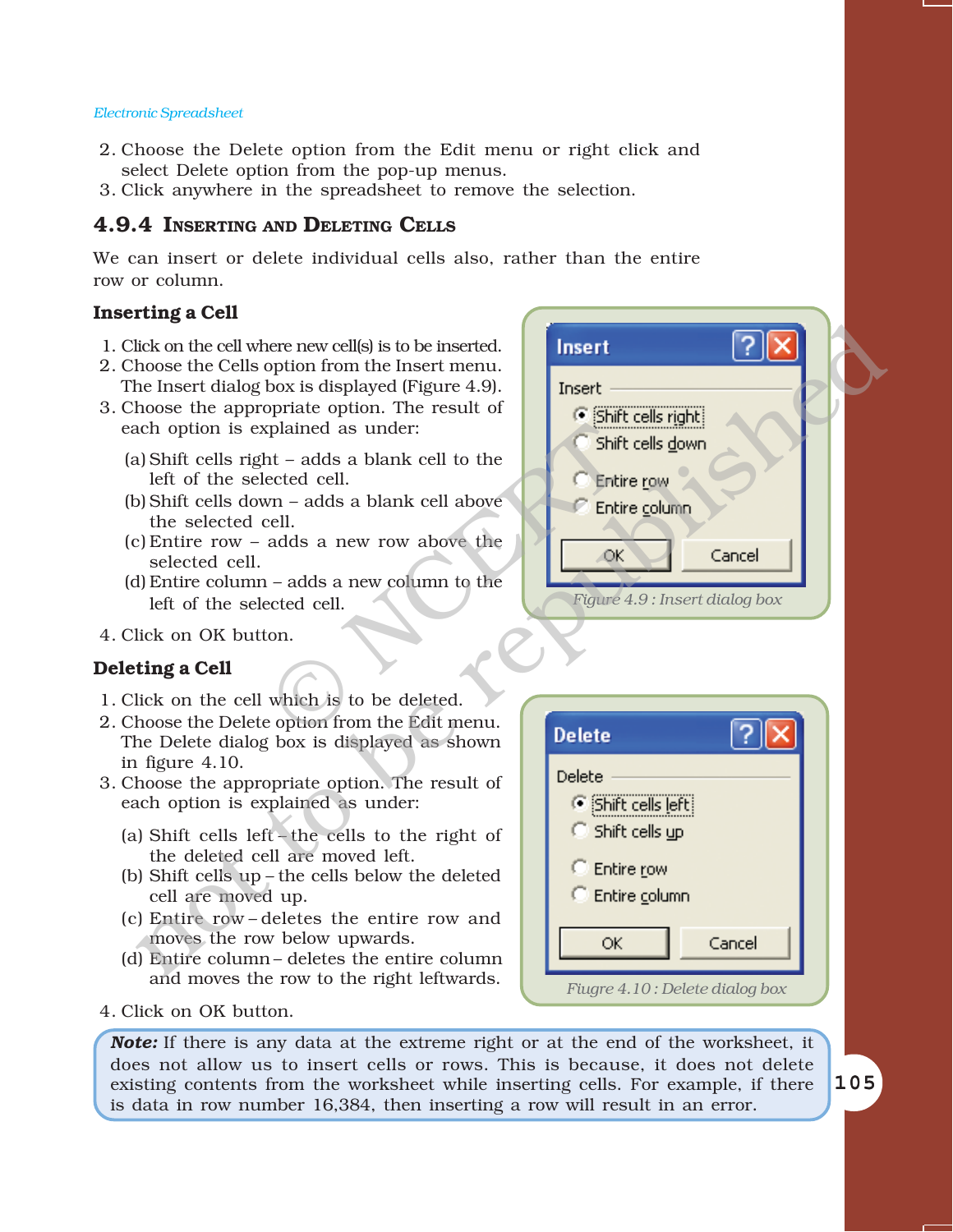#### **4.9.5 CLEARING DATA**

To delete an entry in a cell or a group of cells, place the cursor in the cell or highlight the group of cells and press the Delete key. Note that



not the cell formats or comments.

Alternatively, use the Edit menu that allows an option of what to delete.

this method only clears the cell contents and

Steps for clearing data using Edit menu are as under:

- 1. Click on the cell or select the cell range whose contents are to be deleted.
- 2. Choose the Clear option from the Edit menu.
- 3. Choose the relevant option from the Clear sub-menu.

The Clear sub-menu offers four choices (Figure 4.11) explained as below:

*Figure 4.11 : Clear data using Edit Menu*

 $\bullet$  All - to delete all formats, contents and comments.

- Formats to delete formats only.
- Contents to delete contents only.
- Comments to delete comments only.

#### **4.10 SELECTING CELLS**

To perform a function on any particular cell or a group of cells, the cell or cells need to be first selected. Selecting a single cell is as simple as clicking on it.

#### **4.10.1 SELECT A ROW**

To select an entire row, click on the row number to be selected on the left hand side of the spreadsheet.

#### **4.10.2 SELECT A COLUMN**

To select an entire column, click on the column label at the top of the spreadsheet.

#### **4.10.3 SELECT ALL CELLS IN A WORKSHEET**

Click on the empty grey box in the left corner between A and 1. This area is called the Select All button.

#### **4.10.4 TO SELECT A CONTIGUOUS GROUP OF CELLS**

To select adjacent cells, use any of the following methods.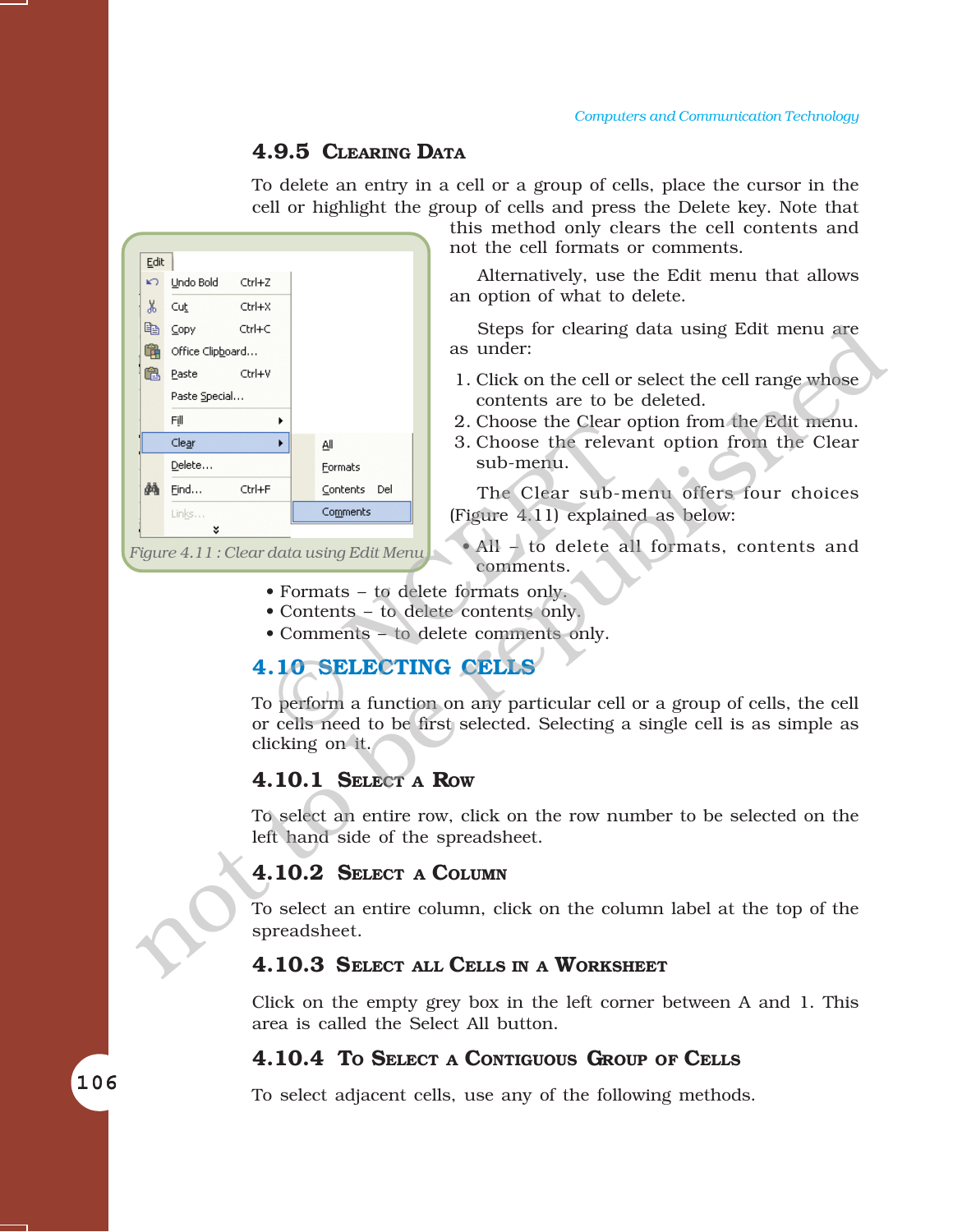#### *Method 1 : Using the Name Box*

- 1. Click on the Name Box.
- 2. Type the cell reference of the starting cell and the ending cell separated by a colon in the Name Box. For example, to select cells A3 to A10, type A3:A10 in the Name Box.
- 3. Press Enter to select the cells.

For example, as shown in the figure 4.12, typing A1:D1 in the Name Box selects the cells in the specified range i.e. A1,B1,C1,D1.

*Method 2 : By Dragging*

- 1. Place the cursor in the starting cell.
- 2. Holding down the left mouse

button, *drag* the mouse over the area which is to be selected.

#### **4.10.5 TO SELECT NON-CONTINUOUS GROUP OF CELLS**

- 1. Place the cursor in cell A1.
- 2. Press the left mouse button.
- 3. While holding down the CTRL key and left mouse button, move mouse from starting cell to ending cell. Holding down the Ctrl key enables one to select non-contiguous areas of the worksheet. Figure 4.12: Selecting Contigues<br>the starting cell.<br>
The left mouse<br>
Produce : mouse over the area which is to be selected:<br>
The left mouse over the area which is to be selected:<br>
The CONTINUOUS GROUP OF CELLS<br>
in cell A1.
- 4. Perform the desired operation or Press Esc and click anywhere on the worksheet to remove the highlighting.

#### **4.11 EDITING CELL CONTENTS**

After entering data into a cell, changes can be made to it using any of the following methods:

*Method 1 : Using the F2 Key*

- 1. Move the cursor to the desired cell whose contents have to be edited.
- 2. Press F2. Make the necessary changes.
- 3. Press Enter.

#### *Method 2 : Using the Formula Bar*

- 1. Move the cursor to the desired cell whose contents have to be edited.
- 2. Click in the formula area of the



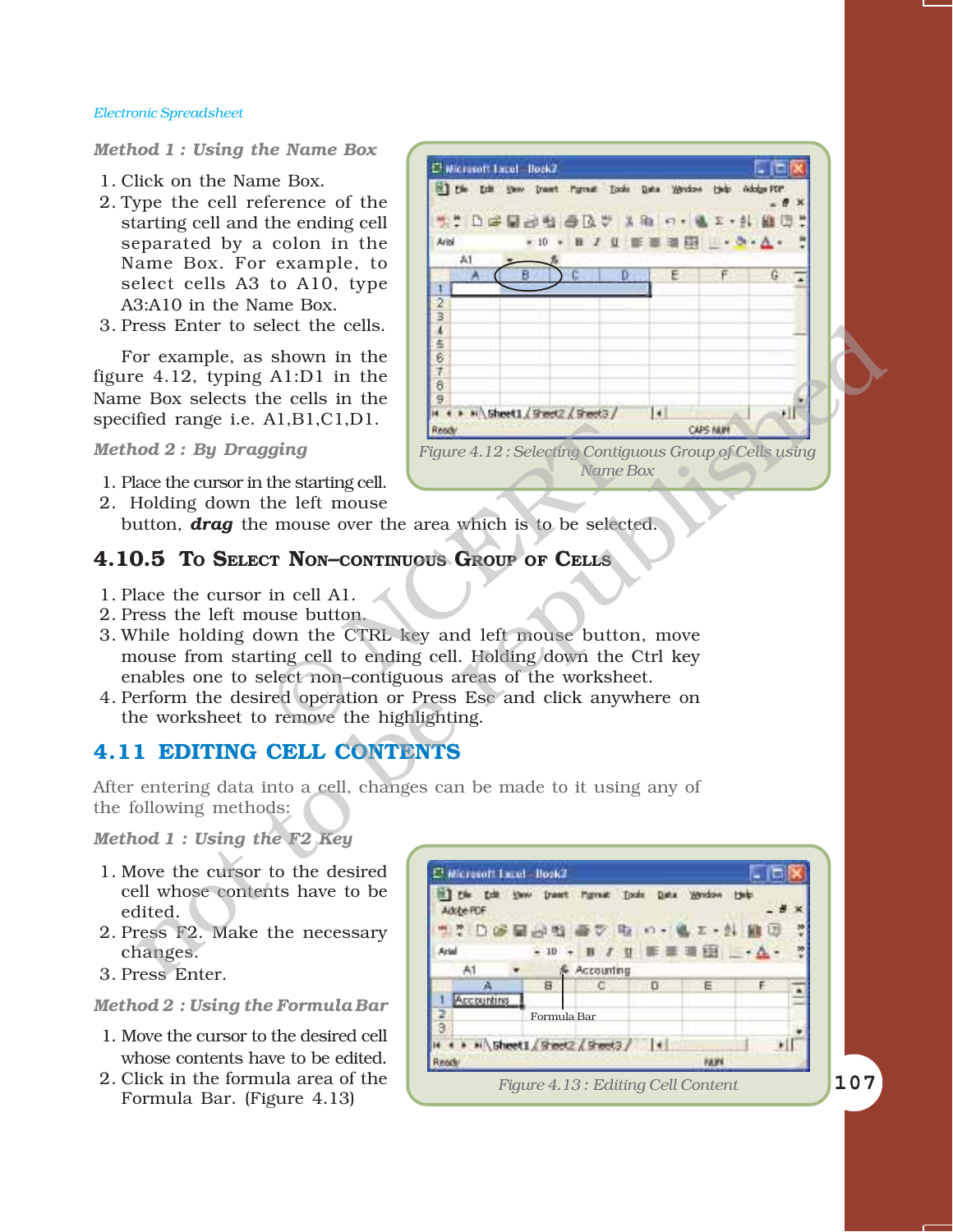- 3. Make the necessary changes.
- 4. Press Enter.

#### *Method 3 : Double-click in the Cell*

- 1. Move the cursor to the desired cell whose contents have to be edited.
- 2. Double-click in the cell.
- 3. Make the necessary changes.
- 4. Press Enter.

#### **4.12 FORMATTING WORKSHEETS**

#### **4.12.1 ALIGNING CELL CONTENT**

#### *Method 1 : Using the Menu*

- 1. Click on the cell to be aligned.
- 2. Choose the Cell option from the Format menu. The Format cells dialog box appears.
- 3. Choose the alignment tab.
- 4. Click to open the drop-down box associated with the horizontal field. After the drop-down box is opened, select the desired alignment as Right, Left or Center.
- 5. Click OK to close the dialog box.

#### *Method 2 : Using the Format Toolbar*

- 1. Click on the cell to be aligned.
- 2. Click on the appropriate alignment button in the Format toolbar to change the alignment.

| <b>4.12 FORMATTING WORKSHEETS</b>                                                                                                                                                                                                                                                                                                |                                                                                                                                                                                                                                                                                          |  |  |  |  |  |  |
|----------------------------------------------------------------------------------------------------------------------------------------------------------------------------------------------------------------------------------------------------------------------------------------------------------------------------------|------------------------------------------------------------------------------------------------------------------------------------------------------------------------------------------------------------------------------------------------------------------------------------------|--|--|--|--|--|--|
| 4.12.1 ALIGNING CELL CONTENT                                                                                                                                                                                                                                                                                                     |                                                                                                                                                                                                                                                                                          |  |  |  |  |  |  |
| By default, text entries are left aligned and formulas and numbers are<br>also left aligned. These alignments can be changed. Apart from the<br>Left, Right and Center alignment options, the entries can be aligned<br>vertically also. There are two methods for changing the horizontal cell<br>alignment as explained below. |                                                                                                                                                                                                                                                                                          |  |  |  |  |  |  |
| Method 1: Using the Menu                                                                                                                                                                                                                                                                                                         |                                                                                                                                                                                                                                                                                          |  |  |  |  |  |  |
| 1. Click on the cell to be aligned.<br>dialog box appears.<br>3. Choose the alignment tab.<br>as Right, Left or Center.<br>5. Click OK to close the dialog box.<br>Method 2: Using the Format Toolbar<br>1. Click on the cell to be aligned.                                                                                     | 2. Choose the Cell option from the Format menu. The Format cells<br>4. Click to open the drop-down box associated with the horizontal<br>field. After the drop-down box is opened, select the desired alignment<br>2. Click on the appropriate alignment button in the Format toolbar to |  |  |  |  |  |  |
| change the alignment.                                                                                                                                                                                                                                                                                                            |                                                                                                                                                                                                                                                                                          |  |  |  |  |  |  |
| <b>Icon</b>                                                                                                                                                                                                                                                                                                                      | <b>Effect</b>                                                                                                                                                                                                                                                                            |  |  |  |  |  |  |
| ≡                                                                                                                                                                                                                                                                                                                                | Left aligns the selected text                                                                                                                                                                                                                                                            |  |  |  |  |  |  |
|                                                                                                                                                                                                                                                                                                                                  | Centers the selected text                                                                                                                                                                                                                                                                |  |  |  |  |  |  |
|                                                                                                                                                                                                                                                                                                                                  | Right aligns the selected text                                                                                                                                                                                                                                                           |  |  |  |  |  |  |

To change the vertical alignment select the desired alignment as Center or Bottom from the Vertical drop-down box in the Format Cells dialog box displayed above.

*Note :* To make the line of data fit evenly within the height of a cell, choose the justify option.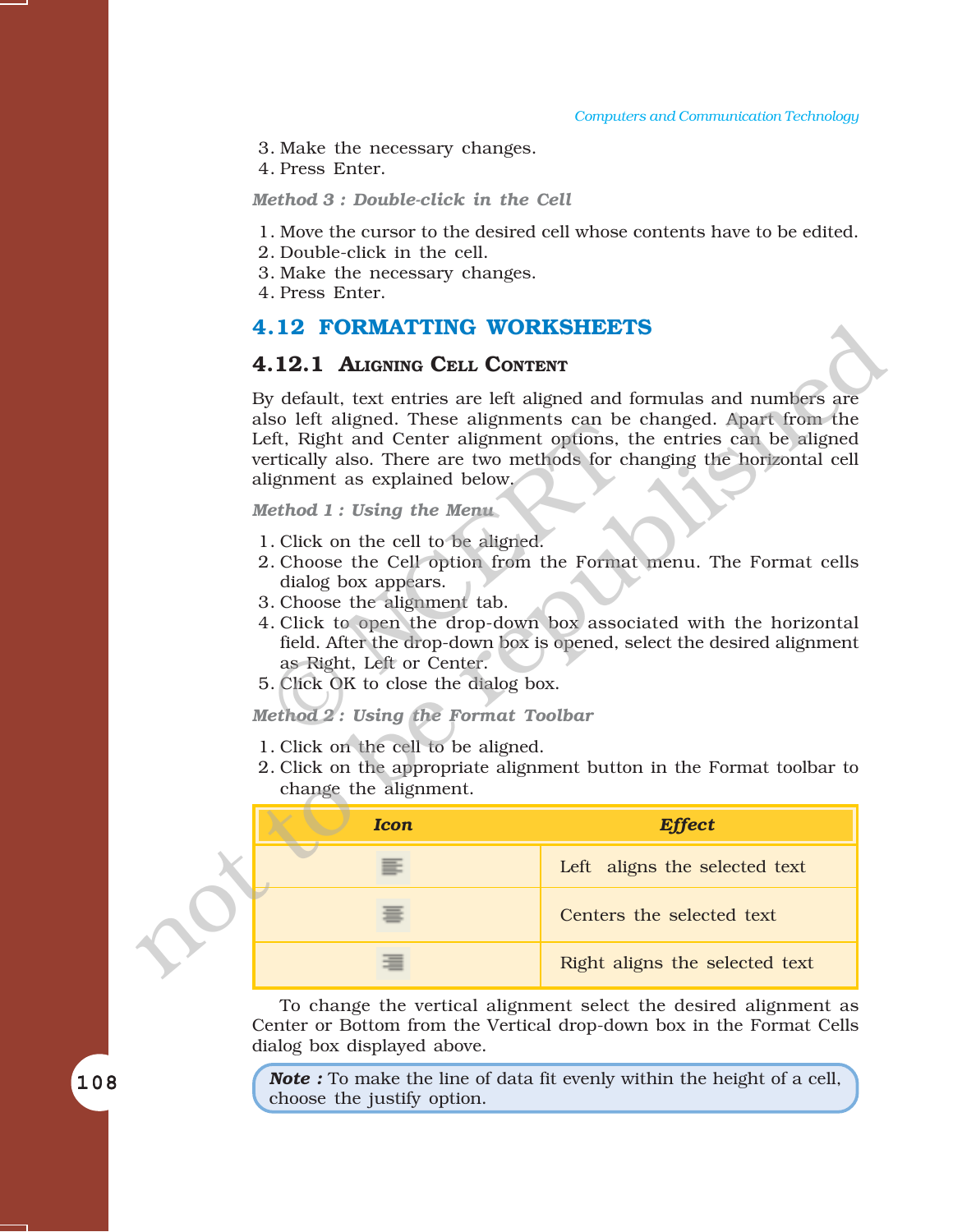#### **4.12.2 CHANGING COLUMN WIDTH**

There are two methods to change the column width.

*Method 1 : Using the Menu Bar*

- 1. Place the cursor anywhere in the column whose width is to be changed.
- 2. Choose the Column option from the Format menu. A dialog box opens.
- 3. Type in the required Column width in the dialog box and click on OK.

*Method 2 : By Dragging*

- 1. Place the cursor on the line between the B and C column headings. The cursor with two arrows appears.
- 2. Move the mouse to the right while holding down the left mouse button. The width indicator appears on the screen. Example 19 and two arrows appears.<br>
The video arrows appears.<br>
The indicator appears on the screen.<br>
The indicator appears on the screen.<br>
The screen mouse button when the width indicator sk<br>
The Merubar<br>
The Merubar<br>
The
- 3. Release the left mouse button when the width indicator shows the desired width.

#### **4.12.3 CHANGING ROW HEIGHT**

There are two methods to change the row height.

*Method 1 : Using the Menubar*

- 1. Place the cursor anywhere in the row whose height is to be changed.
- 2. Choose the Row option from the Format menu. A dialog box opens.
- 3. Type in the required Row Height in the dialog box and click on OK.

*Method 2 : By Dragging*

- 1. Place the cursor on the line between the 1 and 2 row headings. The cursor should look like the one displayed above, with two arrows.
- 2. Move the mouse downwards or upwards while holding down the left mouse button. The height indicator appears on the screen.
- 3. Release the left mouse button when the height indicator shows the desired height.

#### **4.12.4 CHANGING FONT ATTRIBUTES**

The Font style, size and colour can be easily changed in a spreadsheet to dress it up a little. To set the Font properties perform the following steps. For the required Column width in the dialog box and<br>
lick on OK.<br>
thek on OK.<br>
the cursor on the line between the B and C column headings,<br>
hece the cursor with two arrows appears.<br>
the cursor with two arrows appears on t

- 1. Click on the cell whose font properties are to be changed.
- 2. Choose the Cell option from the Format menu. The Format cells dialog box appears.
- 3. Choose the Font tab.
- 4. Change the Font type, style, size and colour using the appropriate options.
- 5. Click on OK.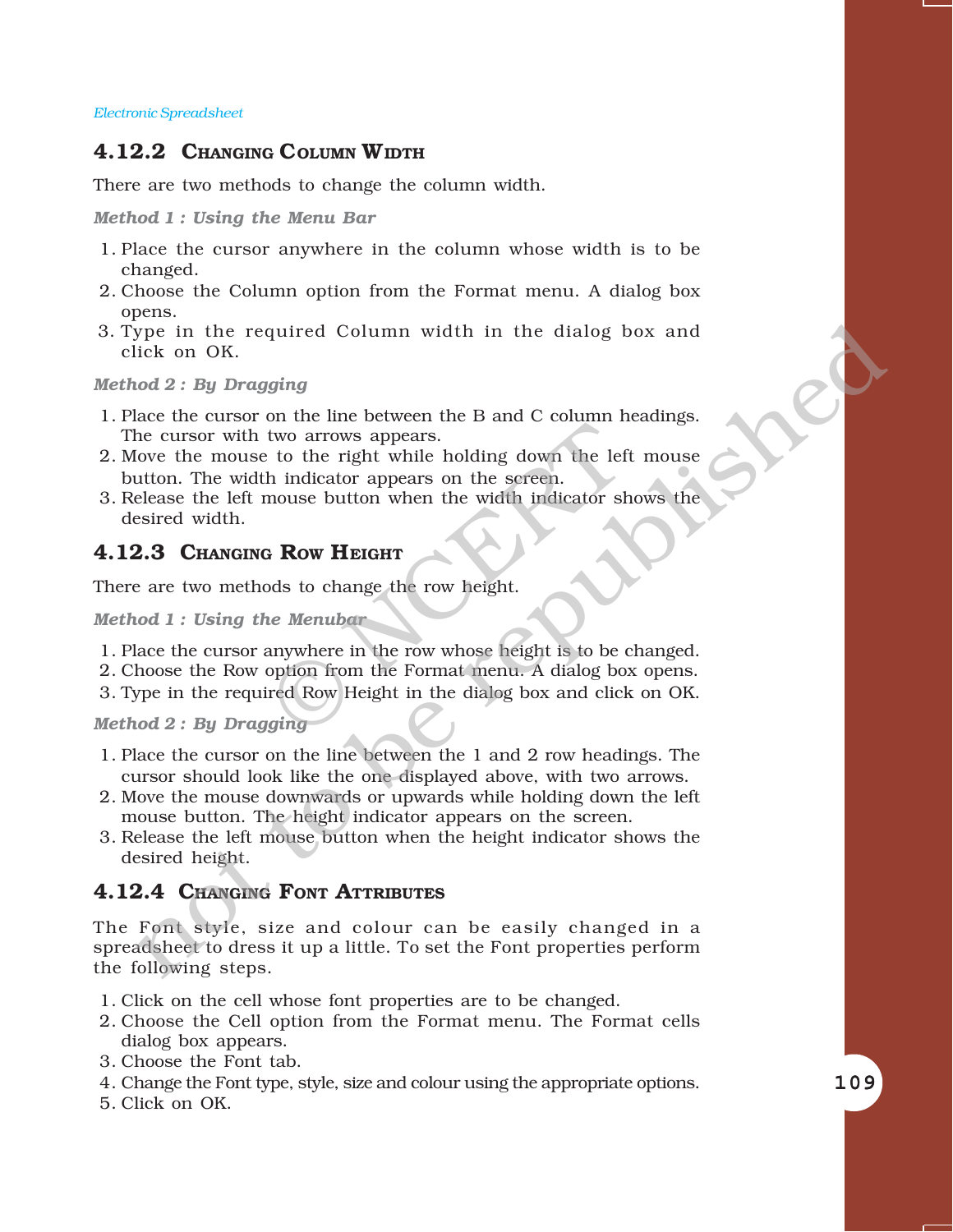Alternatively use the formatting tools available on the Formatting tool bar for changing the type, size and colour of the text.

#### **4.12.5 MAKING FORMAT CHANGES**

#### **Auto Formatting Worksheets**

The *Auto Format* is a tool for creating pleasing worksheets with various formats quickly and easily. To Auto format a worksheet, follow the given steps:

- 1. Choose the Auto Format option from the Format menu.
- 2. Select the format to apply.
- 3. Click on OK.



#### **Modifying Styles**

The worksheet allows users to create, store and use individual formatting styles. A style can be defined as a collection of formats such as font size, patterns, and alignment that can be defined and saved as a group. To add or modify styles perform the following steps :

- 1. Choose Style option from the Format menu.
- 2. In the Style name box, type a name for a new style (Figure 4.14).
- 3. To change formats for an existing style, click the style you want to change.
- 4. Click Modify.
- 5. On any of the tabs in the dialog box, select the formats you want, and then click OK.
- 6. Clear the check box for any type of formats that are not to be included in the style.
- 7. To define and apply the style to the selected cells, click OK.
- 8. To define the style without applying it, click Add, and then click Close.

#### **Additional Formatting Options**

#### *Special Cell Borders*

Another formatting feature, which can improve the readability of a spreadsheet, is to add borders around cells. This is especially useful if spreadsheet needs to be printed, because, by default, the light grey cell gridlines donít appear when a spreadsheet document is printed.

To set borders, the steps are:

1. First select the cells on which you want to put borders.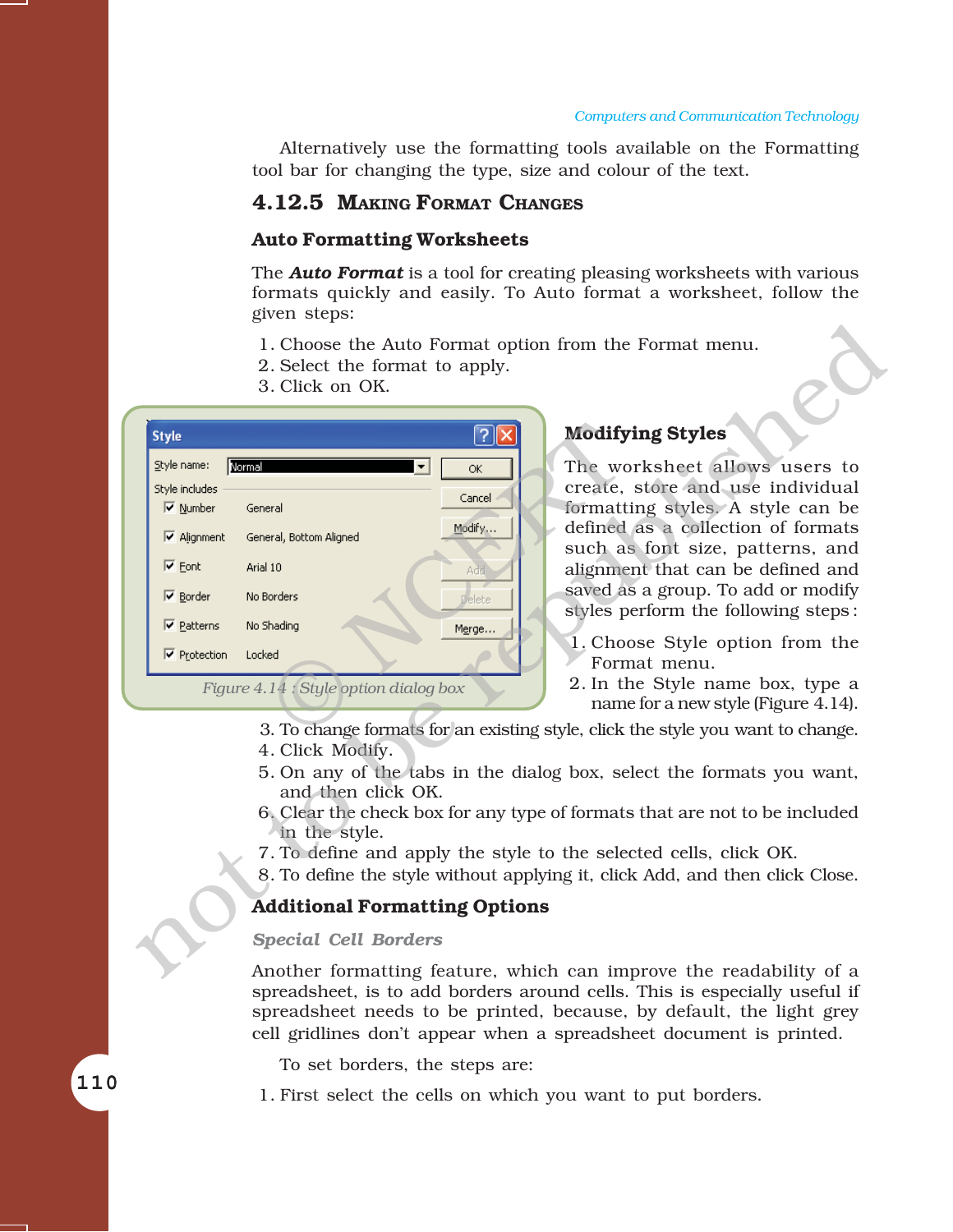- 2. Then click the Borders button on the toolbar at the top of the screen  $\mathbb{H}$ .
- 3. Select a border style from the options that are displayed in figure 4.15. In the example below, the All Borders options is selected  $-$  this places a single line around all sides of all of the selected cells.

It is also possible to give different borders on different sides of a cell or have coloured borders around cells. Use the Draw borders option for this purpose. For this, follow the given steps:

1. Click on the down arrow next to the borders

button  $\Box$   $\bullet$  on the formatting Toolbar.

- 2. Select the Draw Borders option from the drop-down menu. The Borders toolbar is displayed as shown in figure 4.16.
- 3. Choose the colour of the border and the type of the border and draw borders or grids.

#### *Special Cell Shades*

Cells can be filled with various colours or shading effects. For achieving this, use the Patterns tab of the Format cells menu. The steps to be followed are given below:

- 1. Select the cells to which cell shading is to be applied.
- 2. Choose the Cells option from the Format menu.
- 3. Click on the Patterns tab.
- 4. Choose the desired colour and/ or pattern from the available list.
- 5. Click on OK.

#### *Protecting Cells*

It allows us to set Protection options to prevent editing (or even viewing) of all or parts of a workbook. This can be very useful while sharing a spreadsheet with others or even to prevent accidental altering of labels and formulas once they are all completed.

It is necessary to set an option to unlock cells that may still require change after a worksheet is protected. By default every cell has its Locked property set to true. For unlocking cells :

1. Select the block of cells to be unlocked.

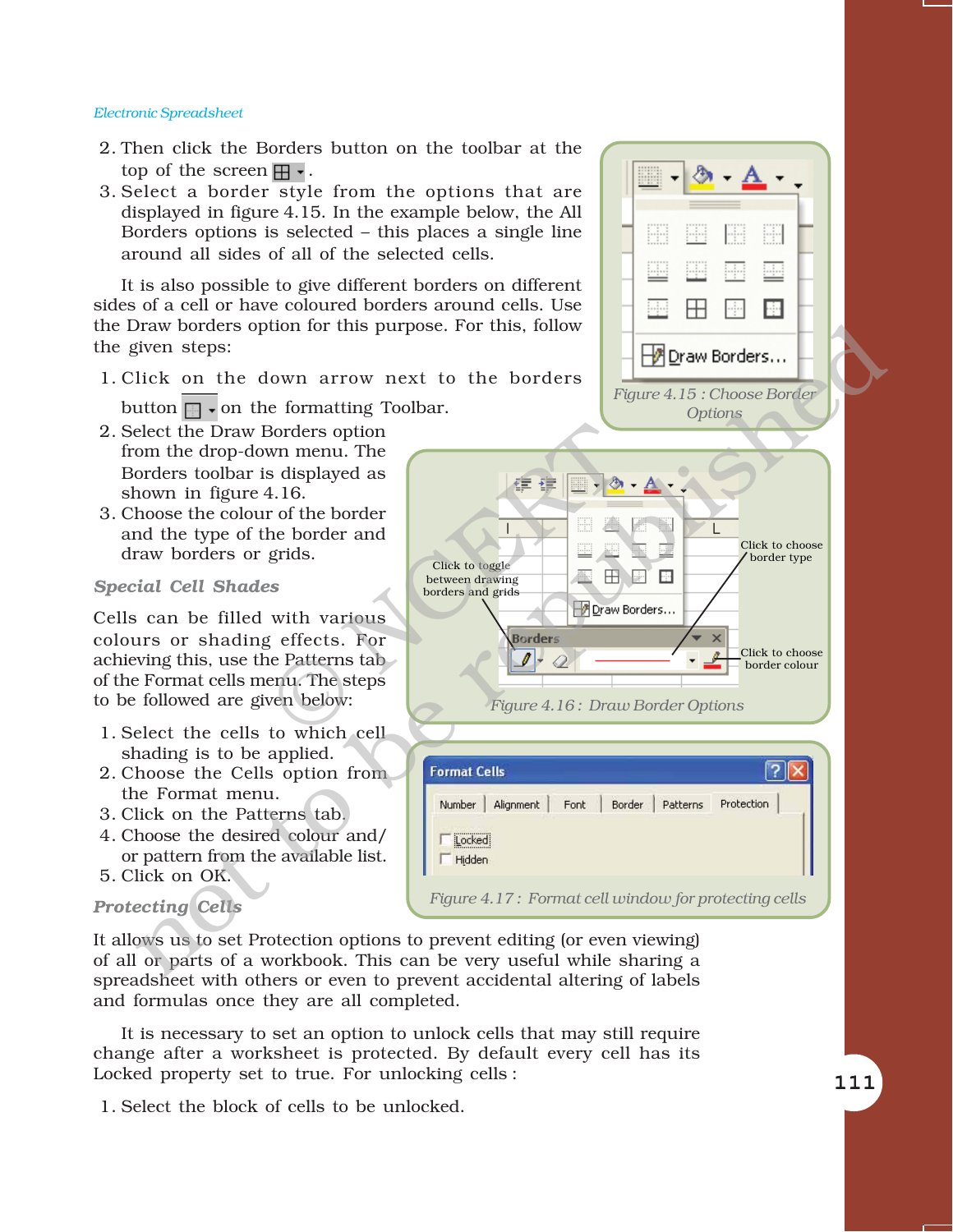#### *Computers and Communication Technology*

- **Protect Sheet PB** Protect worksheet and contents of locked cells Possword to unprotect sheet: Align all users of this vecksheet to: sections! Select unionized relig Fornist cells Format columns Fornish rows *Figure 4.18: Protect sheet dialog box*
- 2. Choose the Cells option from the Format menu. The Format Cells window appears as shown in figure 4.18.
- 3. Click on the Protection tab.
- 4. Click in the box next to Locked to remove the check mark.
- 5. Click OK. The Locked property for these cells is now disabled.

*Conditional Formatting*

This feature allows the user to apply formats to cells that satisfy a predefined criterion. To apply conditional formatting, perform the following steps:

- 1. Choose Conditional Formatting option from the Format menu.
- 2. In the Conditional Formatting dialog box (Figure 4.19) specify criteria using the various options. DES EXERCISE TO SEPULATE PARTICULAR PRESS, THE CONDUCTER CONTROLL OF THE MARINOLEY OF THE MARINOLEY OF THE MARINOLEY OF THE MARINOLEY OF THE MARINOLET CONTROLL OF THE MARINOLET CONTROLL OF THE MARINOLET CONTROLL OF THE MA
	- 3. Click Format.
	- 4. Select the font styles, borders, shading and other options to be applied.
	- 5. Click OK to apply the formats to cells that meet the specified criterion.

#### *Tab Colours*

To separate out worksheets from one another, it is possible to give different colours to the name of the worksheets at the bottom left

corner. The steps to be followed for achieving this are:

*Figure 4.19 : Conditional formatting dialog box*

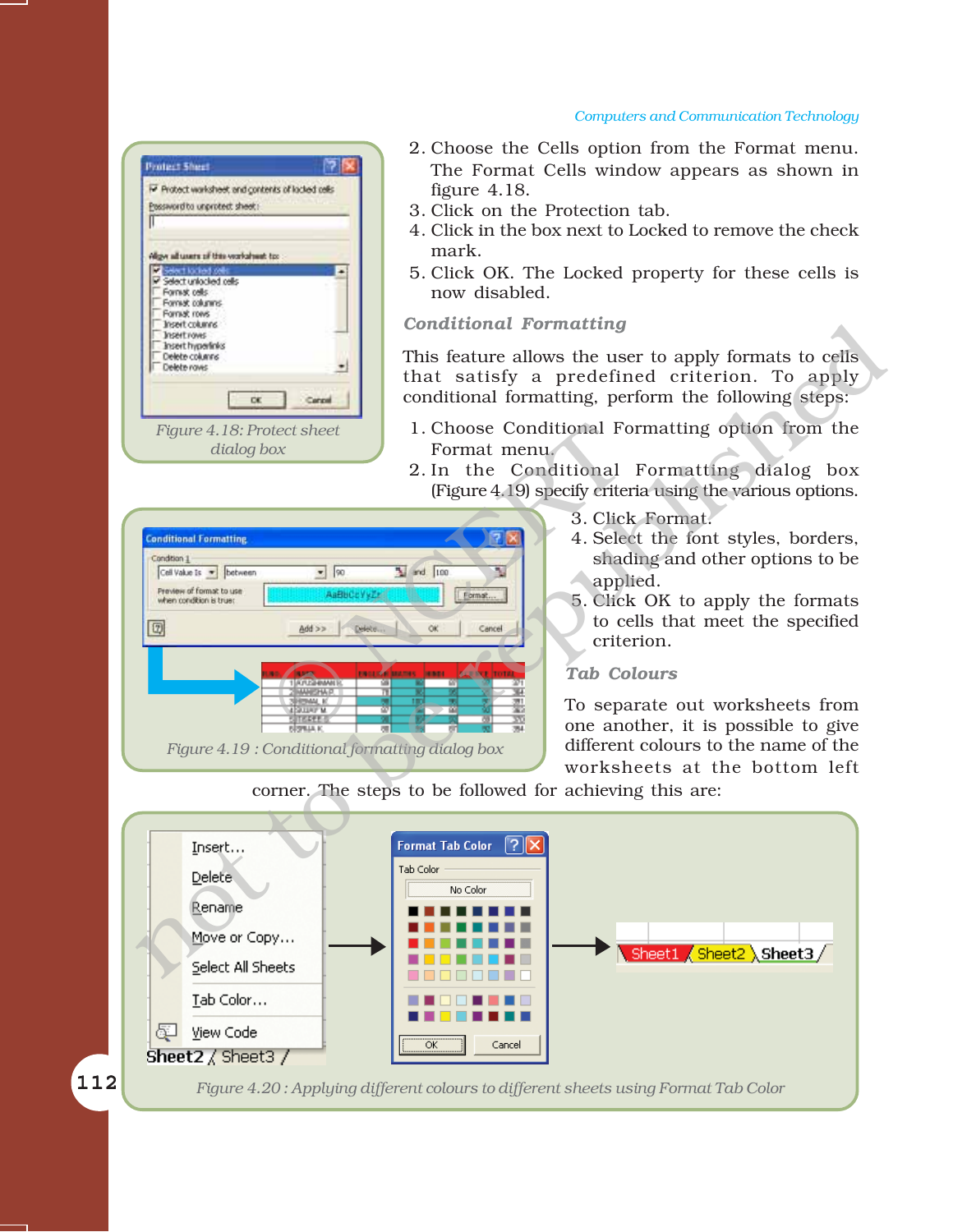- 1. Click on the Sheet name.
- 2. Right click and in the pop up box choose the Tab Color option.
- 3. Select the desired colour from the Format Tab Color Dialog Box as shown in figure 4.20.
- 4. Click on OK to see the effect.

#### **4.12.6 USING CHARTS**

Charts are an excellent tool to present data in a worksheet in a visually appealing format which aids in analysing and comparing data. The Chart Wizard button  $\|\mathbf{u}\|$  guides through the steps for creating an embedded chart. The steps are as follows:

- 1. Highlight all the cells that need to be included in the chart including headers.
- 2. Choose the *Chart* option from the Insert menu.
- 3. Choose the suitable *Chart* type from any of the available types. We will select Column. There are various types available like Pie Chart, Bar Chart, Line Chart, etc. rt option from the Insert menu.<br>
able Chart type from any of the available ty<br>
in. There are various types available like Pi<br>
Chart, etc.<br>
ib-type box, choose the Clustered Column<br>
sub-type.<br>
lisplays the address of the ce sing format when a may sing and comparing una: The Righlight all the cells that medicinal that the steps are as follows:<br>It Wizard button **and** guides through the steps for creating an<br>medicing headers. In the first method
- 4. In the Chart Sub-type box, choose the Clustered Column icon to select the chart sub-type.
- 5. Click Next.
- 6. The next step displays the address of the cell range selected for preparing the chart. If the need arises, this range can be changed by clicking on the collapse dialog box.
- 7. Click Next.
- 8. To place the Subject data on the x-axis, select the Rows radio button.
- 9. Click Next.
- 10. Type Class XI Performance in the Chart Title textbox.
- 11. Type Subjects in the Category (X) Axis field. Subjects will appear as the x-axis title.
- 12. Type Marks in the Value (Y) Axis field. Marks will appear as the y-axis title.
- 13. Choose the Data Table tab.
- 14. Select Show Data Table if required.
- 15. Click Next.
- 16. Choose the As Object in Sheet1 option to make the chart an embedded object and part of the current worksheet. In case we need it on a new sheet, then we may choose the option As New Sheet.

17.Click Finish.

#### *Activity*

Let us explore it by ourselves creating a worksheet and using different Chart Options.

#### **4.12.7 USING SPECIAL TOOLS**

#### *Spell Checking*

The Spell Check feature of spreadsheet is same as that for Word Processing which we used in the previous chapter.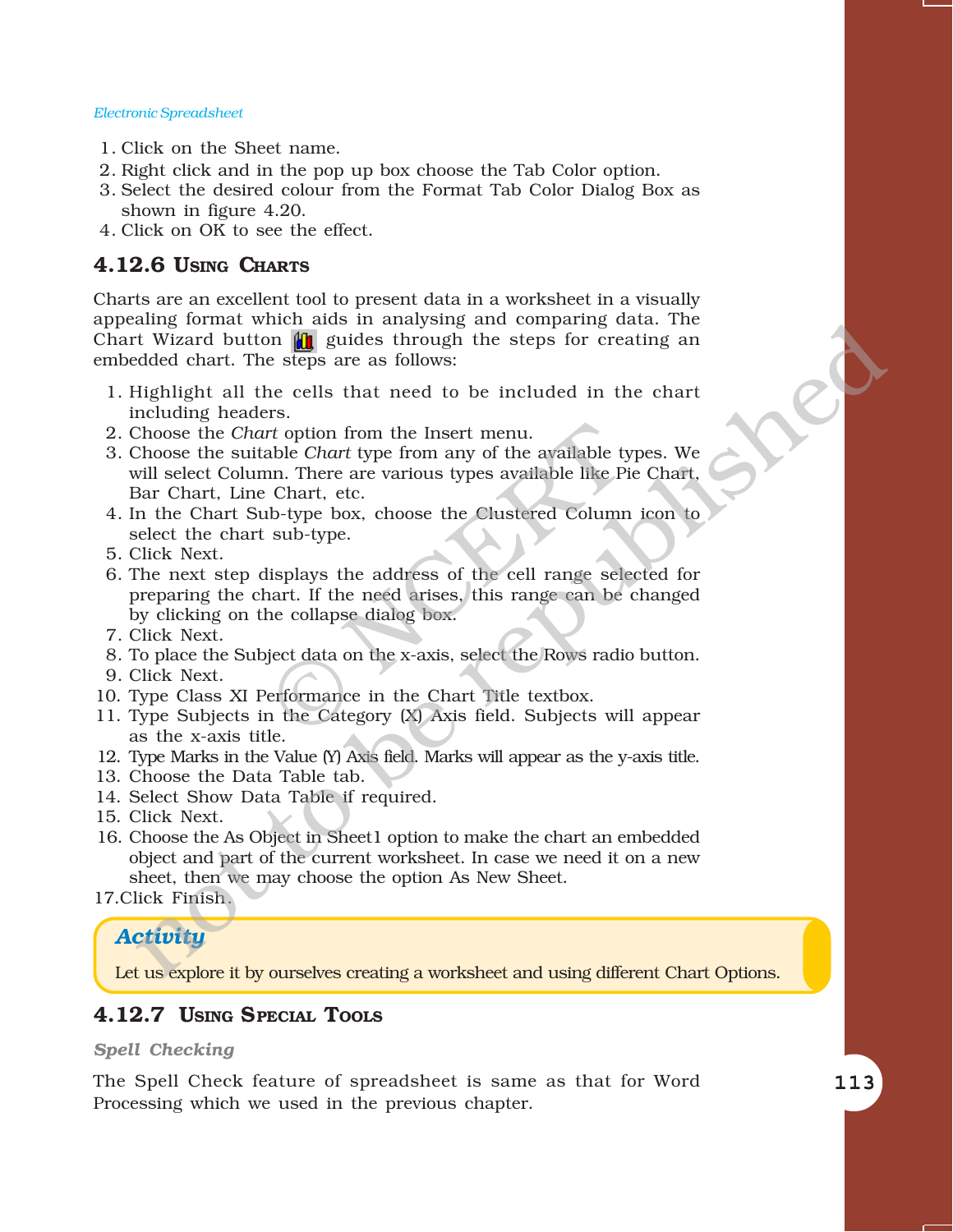*AutoCorrect Worksheets*

- 1. Select the range of cells to be checked.
- 2. Click on Spelling  $\mathcal{L}$  button on the Standard Toolbar.
- 3. On locating an error, make changes accordingly.

|                                     |                                                   |                                          | AutoCorrect Worksheets              |
|-------------------------------------|---------------------------------------------------|------------------------------------------|-------------------------------------|
| AutoCorrect: English (U.S.)         |                                                   | ?। ×                                     | The AutoCorrect feature can         |
|                                     | AutoCorrect   AutoFormat As You Type   Smart Tags |                                          | correct common typing errors        |
|                                     | Show AutoCorrect Options buttons                  |                                          | during working. For example, it can |
|                                     |                                                   |                                          | change "adn" to "and" and change    |
| Correct TWo INitial CApitals        |                                                   | Exceptions                               | "their is" to "there is." The       |
| <b>▽</b> Capitalize names of days   | ↓ Capitalize first letter of sentences            | Specify the                              | commonly misspelt words can be      |
|                                     | ↓ Correct accidental use of cAPS LOCK key         | commonly                                 | added as an AutoCorrect entry       |
| Replace text as you type            |                                                   | misspelled words,<br>Click on Add and    |                                     |
| Replace:                            | With:                                             | then OK                                  | (Figure 4.21). The common           |
| cel                                 | cell                                              |                                          | misspelling is then automatically   |
| can't of been                       | can't have been                                   |                                          | corrected.                          |
| catagory                            | category                                          | <b>CHA</b>                               |                                     |
| categiory                           | category                                          |                                          | 4.12.8 FINDING AND                  |
| certian                             | certain                                           | $\checkmark$                             | <b>REPLACING DATA</b>               |
|                                     |                                                   | Add<br>Delete                            |                                     |
|                                     |                                                   |                                          | This feature is useful in finding   |
|                                     |                                                   | OK<br>Cancel                             | and replacing multiple occurrences  |
|                                     |                                                   |                                          | of a value in the worksheet quickly |
|                                     |                                                   | Figure 4.21: AutoCorrect Dialog Box      | and efficiently. The steps involved |
|                                     |                                                   |                                          | are as given below:                 |
|                                     |                                                   |                                          |                                     |
|                                     |                                                   |                                          | 1. Click on the cell whose value    |
| Find and Replace.                   |                                                   |                                          | is to be found and replaced.        |
| Heplace<br>Pind                     |                                                   |                                          | 2. Choose the Replace option from   |
| First what: Cantar boot to be hound |                                                   | No Portrait Set<br>Porgat                | the Edit menu. The Find &           |
|                                     | Replace with Center text to be replaced           | No Fornat Set<br>Forget                  | Replace menu box opens              |
|                                     |                                                   |                                          | (Figure $4.22$ ).                   |
| With: Sheet                         | Match gase                                        |                                          | 3. Enter the text to be found in    |
| Search By Rover                     | Match antire call opnionis<br>ų.                  |                                          | the Find What textbox.              |
| Lookin: Pornulas                    | $\blacksquare$                                    | Options <<.                              | 4. Enter the text to be replaced    |
|                                     |                                                   |                                          | with in the Replace With textbox.   |
| Replace 68                          | Find All<br>Replace                               | <b>Direct Master</b><br>Close            |                                     |
| Dicellist Found                     |                                                   |                                          | 5. Click on the Replace All button  |
|                                     |                                                   |                                          | and then Click on OK when           |
| <b>Click Here</b>                   |                                                   |                                          | prompted.                           |
|                                     |                                                   | Figure 4.22: Find and Replace Dialog Box | 6. Click on Close to come out of    |
|                                     |                                                   |                                          | the dialog box.                     |
|                                     |                                                   | 4.12.9 USING AUTOFILL                    |                                     |
|                                     |                                                   |                                          |                                     |

- 3. Enter the text to be found in the Find What textbox.
- 4. Enter the text to be replaced with in the Replace With textbox.
- 5. Click on the Replace All button and then Click on OK when prompted.
- 6. Click on Close to come out of the dialog box.

#### **4.12.9 USING AUTOFILL**

Excel contains a feature called AutoFill, which copies a logical series of values, labels or formulas. The AutoFill handle, which is like the "+" mathematical operator, can be located at the bottom right corner of the active cell.

To fill series perform the following steps:

114 114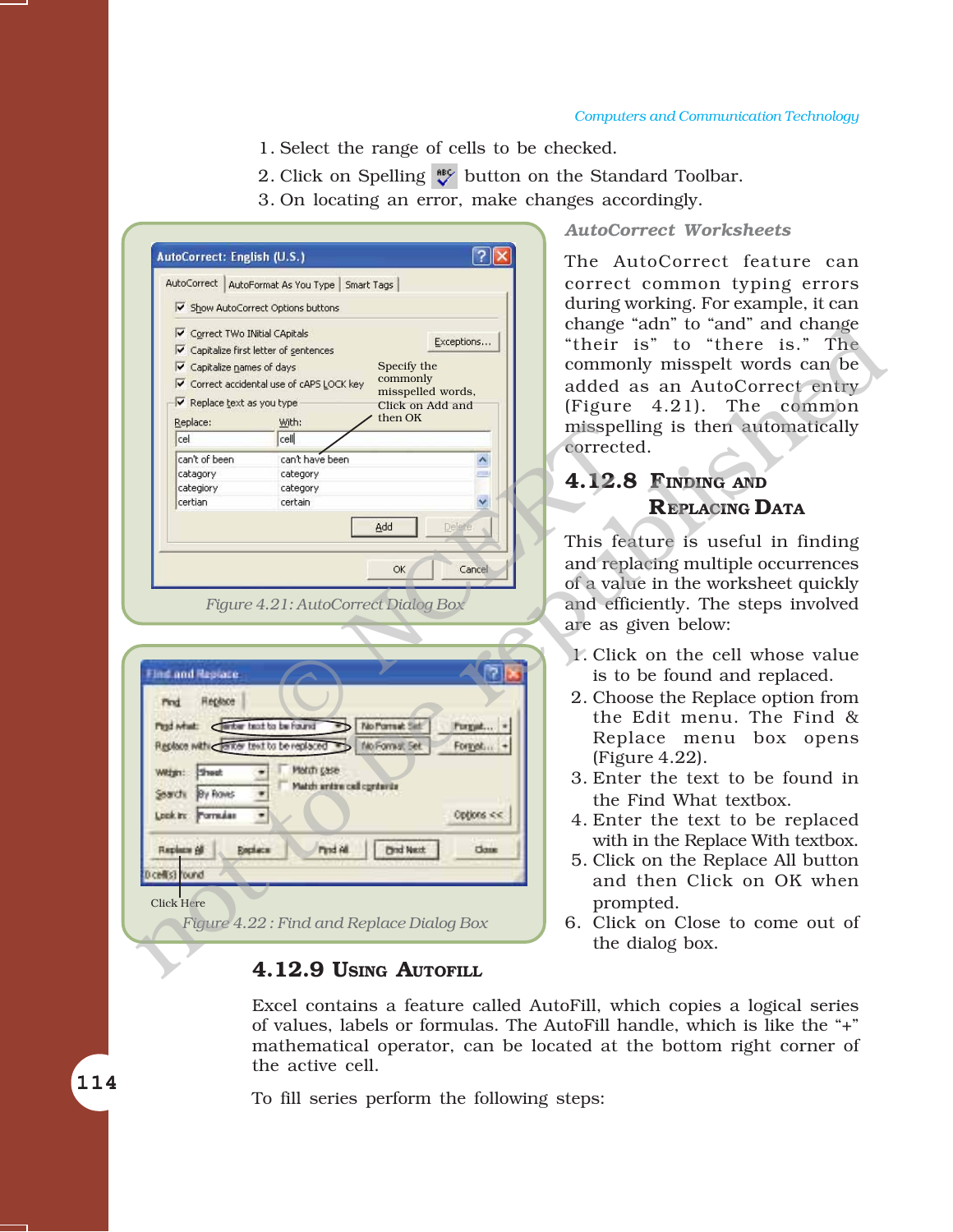- 1. Click on the first cell and type in "01-May".
- 2. Click on the cell again and then position the mouse in the bottom right of the cell so that the cursor turns to a small black plus sign, as shown below.
- 3. With the cursor, click, hold and drag the mouse down.
- 4. It automatically copies the date and increments by one day for each cell going down, giving the series 1-May, 2-May, ... , 10-May. It keeps showing exactly which day is being filled. Release the mouse when the desired date is reached (Figure 4.23).



*Note :* Advanced options on creating such auto-fill series are available with the menu command Edit > Fill > Series.

#### **4.12.10 ADDING COMMENTS**

Cell comments are additional explanatory notes which can be attached to a cell in a spreadsheet.

Cell comments are indicated by the small red triangle in the upper right corner of the cell. To view



the comment, rest the pointer over the cell. A text box will appear, as shown in the figure 4.24.

To add a comment to a cell follow the given steps:

- 1. Click on the cell to which the comment is to be added.
- 2. Choose Comment from the Insert menu.
- 3. In the box, type the comment text.
- 4. Once the comment is typed, click outside the comment box. The comment disappears but a small red triangle appears at the top right corner of the cell.

To edit an existing cell comment, follow the given steps:

- 1. Click on the cell with the comment we want to edit.
- 2. On the Insert menu, click Edit Comment.
- 3. Edit the comment and click outside the comment box.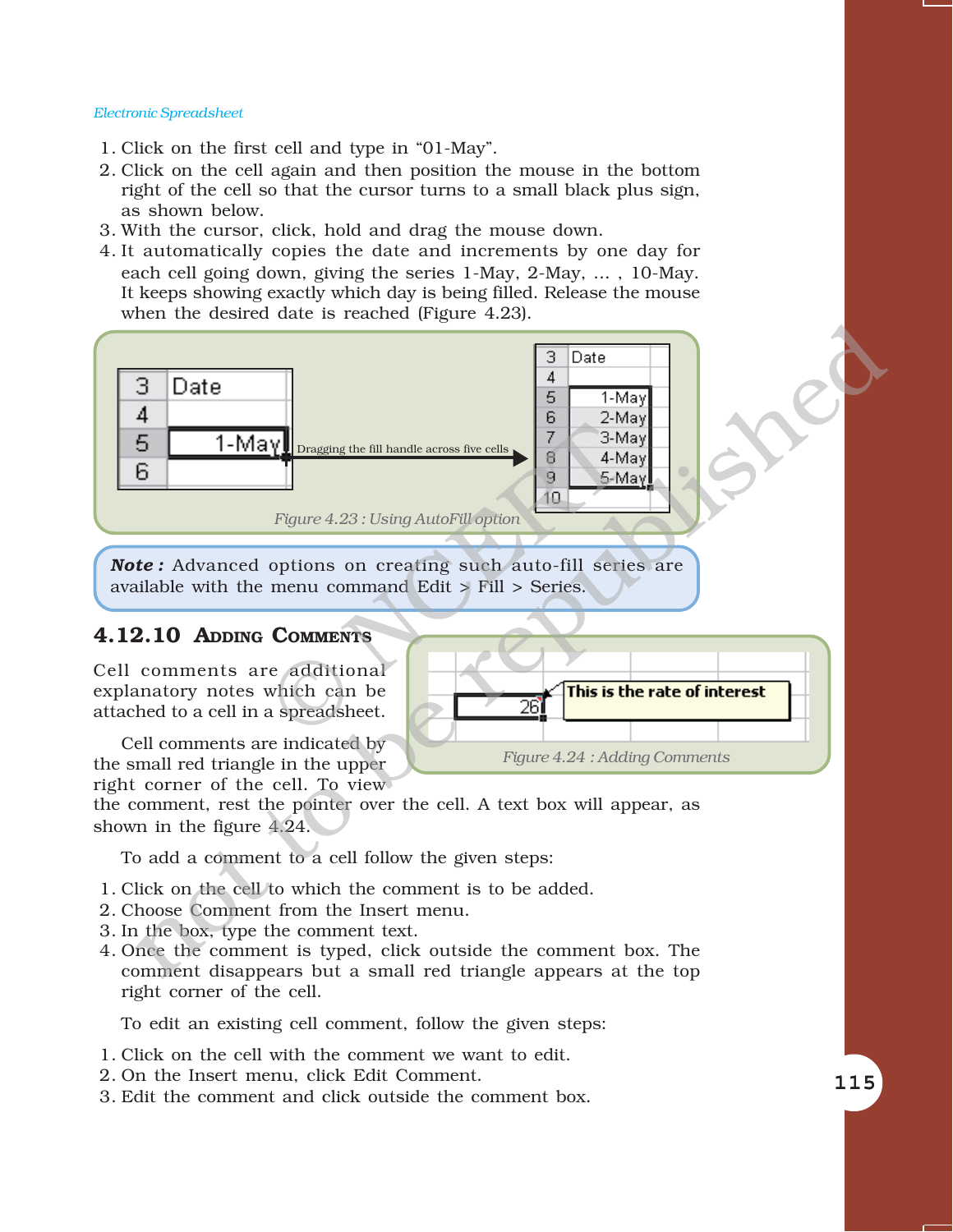#### **4.13 PRINTING A WORKSHEET/WORKBOOK**

The simplest way to print a workbook is to click the Print icon located on the Standard toolbar. Dotted lines will appear on the screen after clicking on the print icon. These dotted lines indicate the right, left, top, and bottom edges of the printed pages. Before the printing can be done, it offers a variety of options to customise the printing according to specific needs.

|                                                                                                                                                                                                                                                                                                                                                                                                                           | 4.13.1 PRINT PREVIEW                                                                                                                                                                                                                                                                                                                                                                                                                                                                                                                                             |
|---------------------------------------------------------------------------------------------------------------------------------------------------------------------------------------------------------------------------------------------------------------------------------------------------------------------------------------------------------------------------------------------------------------------------|------------------------------------------------------------------------------------------------------------------------------------------------------------------------------------------------------------------------------------------------------------------------------------------------------------------------------------------------------------------------------------------------------------------------------------------------------------------------------------------------------------------------------------------------------------------|
| Wirmstt Evral - Boocl<br>$-10/23$<br>Zoon   Print   Salan   Hargins   Page Break Pregion  <br>District<br><b>Quie</b><br>ttele<br>2x<br><b>Page Setup</b><br>Page   Nargns   Header/Pooter   Sheet<br>Orientation<br>F. Patruk<br>AT Fundame<br>Scaling<br>Options<br>F grase to: 100 - % normal size<br>C Etto: 1 = page(s) vide by 1 = tal<br>Letter<br>Paper sign!<br>Frink guality; con del<br>Port page mundee: Auto | There are many print options. All<br>Office packages offer a facility of<br>previewing a worksheet before it<br>is actually printed in order to<br>customise the print according to<br>one's specific requirements. Print<br>options can be selected using the<br>Page Setup dialog box or in the<br>Print Preview. In Print Preview, it<br>is possible to see the results of<br>selections onscreen.<br>4.13.2 PRINT A SPREADSHEET                                                                                                                              |
| $\alpha$<br>Cancul<br>Figure 4.25: Preparing a worksheet for printing<br> 7 <br>Page Setup<br>Margins   Hander/Pooter<br>$2$ res<br><b>Tops</b><br>Hogden<br>日代:<br>÷<br>0.5<br>Print Prenders<br>Options.<br>Left:<br>English:<br>0.75 号<br>an 量<br>Bottoni<br>Footon.<br>0.5<br>÷<br>ria de la<br>Center on page<br>T yestically<br>F Horizontally<br>OK.<br>Cancel                                                     | To print a spreadsheet:<br>1. Choose Print Preview option<br>from the File menu or click on<br>the Print icon in the Standard<br>toolbar.<br>2. Click Setup.<br>3. Choose the Page tab (Figure 4.25).<br>4. Choose Portrait or Landscape.<br>5. In the Adjust To field, type 100%<br>to set the size to 100%.<br>6. Choose the Margin tab.<br>7. Check the Horizontally box in<br>the Center On Page frame to<br>center the<br>spreadsheet<br>horizontally.<br>8. Click OK.<br>9. Click Print. The Print dialog box<br>opens.<br>10. Click OK to print the file. |
| 116<br>Figure 4.26: Setting Margins                                                                                                                                                                                                                                                                                                                                                                                       |                                                                                                                                                                                                                                                                                                                                                                                                                                                                                                                                                                  |

#### **4.13.1 PRINT PREVIEW**

#### **4.13.2 PRINT A SPREADSHEET**

- To print a spreadsheet:
	- 1.Choose Print Preview option from the File menu or click on the Print icon in the Standard toolbar.
	- 2. Click Setup.
	- 3. Choose the Page tab (Figure 4.25).
	- 4. Choose Portrait or Landscape.
	- 5. In the Adjust To field, type 100% to set the size to 100%.
	- 6. Choose the Margin tab.
	- 7. Check the Horizontally box in the Center On Page frame to center the spreadsheet horizontally.
	- 8. Click OK.
	- 9. Click Print. The Print dialog box opens.
	- 10. Click OK to print the file.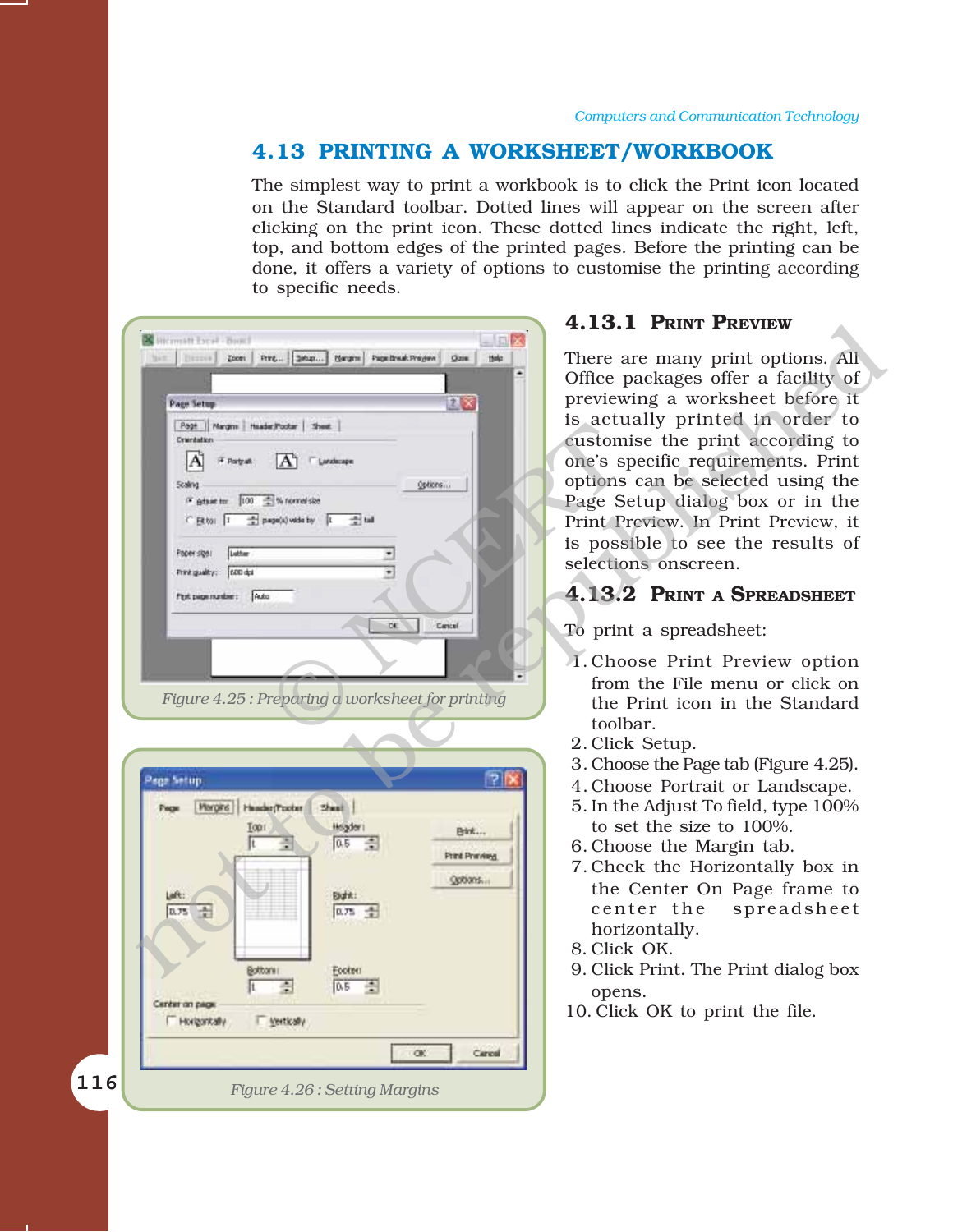#### *Summary*

- ï A spreadsheet, also known as a worksheet, is a row and column arrangement of data and the formulas to manipulate the data.
- A spreadsheet can be used for a variety of applications like business forecasts, inventory control and accounting.
- ï Every Excel file is a workbook that can contain more than one worksheet.
- ï Cell is defined as the space where a specified row and a column intersect.
- ï Worksheets can contain labels, numbers or formulas.
- ï Worksheet allows selecting both contiguous and non-contiguous cells.
- A range is a group of cells referenced with a name. The range reference consists of the first and last cell addresses separated by a colon.
- The AutoSum button on the Standard toolbar adds numbers automatically and also suggests the range of numbers to be added.
- ï Formulas and functions are automatically updated with a change in the source cell or position of the formula.
- In Relative referencing, the reference is adjusted relative to the new location of the formula.
- In Absolute referencing, the cell reference does not change but remains fixed while pasting formulas. p of cells referenced with a name. The range referred addresses separated by a colon.<br>
tton on the Standard toolbar adds numbers au<br>
e of numbers to be added.<br>
actions are automatically updated with a change<br>
mula.<br>
cing,
- Functions are pre-written formulas which must begin with an "=" sign.
- ï Cell ranges can be named and used in place of cell references.
- The AutoFill handle is a very useful tool to fill in logical series.
- ï Cell comments are additional explanatory notes which can be attached to a cell in a spreadsheet.
- Charts are an excellent tool to present data graphically and also help in analysing and comparing data.
- The most powerful feature of a spreadsheet package is the "What-if analysis". Using this feature, we can change values and immediately see the effect as the entire worksheet is automatically updated, based on the change in the values. Cell is defined as the space where a specified row and a column intersect.<br>
Worksheets can contain labels, numbers or formulas.<br>
Worksheets can contain labels, numbers or formulas.<br>
Morksheets also selecting both condition

#### **EXERCISE**

#### **SHORT ANSWER TYPE QUESTIONS**

- 1. Define spreadsheet. Name any two spreadsheet software.
- 2. How many rows and columns are there in MS Excel?
- 3. How can you write a formula in Excel? Write a valid formula.
- 4. What is the shortcut to print current time in a cell?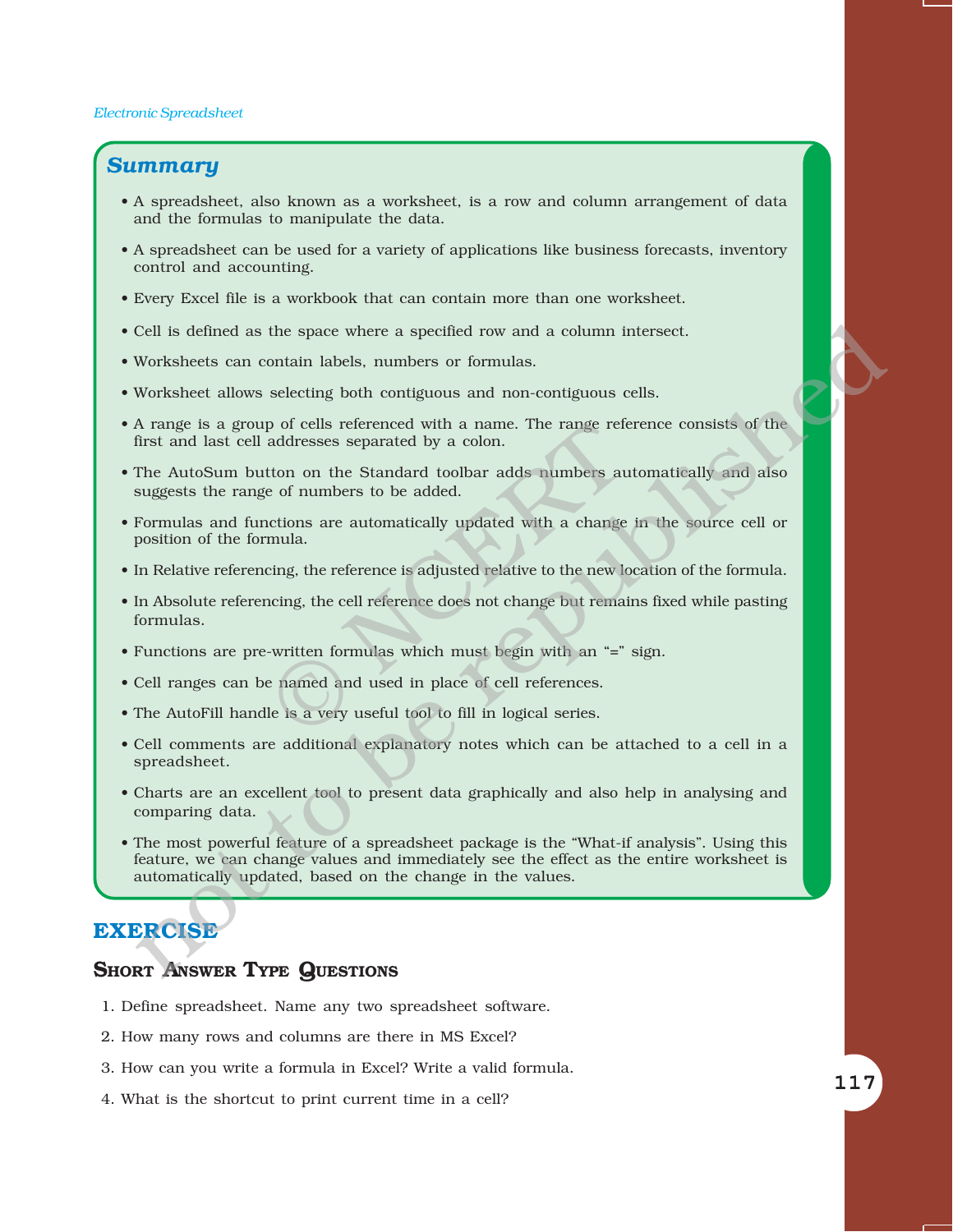#### *Computers and Communication Technology*

- 5. Create a table to summarise the alignments of different types of datatype.
- 6. What is the use of auto correct option?
- 7. What is the use of print preview feature?
- 8. What is the use of auto sum feature?
- 9. How many function categories and functions are there in Excel? What do you understand by automatic recalculation feature of a spreadsheet?
- 10. Differentiate between relative and absolute cell referencing with the help of suitable examples.
- 11. Explain the uses of any two inbuilt mathematical functions in Excel.
- 12. Differentiate between the COUNT( ) and COUNTA( ) functions of Excel.
- 13. What is the function of the auto fill handle in Excel?

#### **LONG ANSWER TYPE QUESTIONS**

- 1. What do you mean by conditional formatting? Explain.
- 2. Explain any five types of charts in Excel.

#### **MULTIPLE CHOICE QUESTIONS**

- 1. A range refers to a <u>second</u> of cells.
	- (i) Row
	- (ii) Column
	- (iii) Group of contiguous cells
	- (iv) Group of non-contiguous cells
- 2. In  $\Box$  referencing, the cell reference does not change while copying formulas. Fig. 1)<br>
S. What is the function of the auto fill handle in 1<br> **ONG ANSWER TYPE QUESTIONS**<br>
L. What do you mean by conditional formatting?<br>
2. Explain any five types of charts in Excel.<br> **IULTIPLE CHOICE QUESTIONS**<br>
L. A r not to be reputational models of the reputation of the reputation of the reputation of the counterpart of the counterpart of the counterpart of the state.<br>
1. Explain the uses of any two inbullt mathematical functions in
	- (i) Relative referencing
	- (ii) Absolute referencing
	- (iii) Mixed referencing
	- (iv) None of the above
	- 3. Which of the following function keys is used as a toggle key for changing referencing modes?
		- (i) F2
		- (ii) F8
		- (iii) F4
		- (iv) F6
	- 4. Which one of the following is the default folder for saving the files?
		- (i) c:  $\setminus$
		- (ii)  $d:\`$
		- (iii) my documents
		- (iv) new folder
	- 5. A valid formula in Excel begins with:
		- $(i) +$
		- $(ii)$  –
		- $(iii)$  #

118 118

 $(iv) =$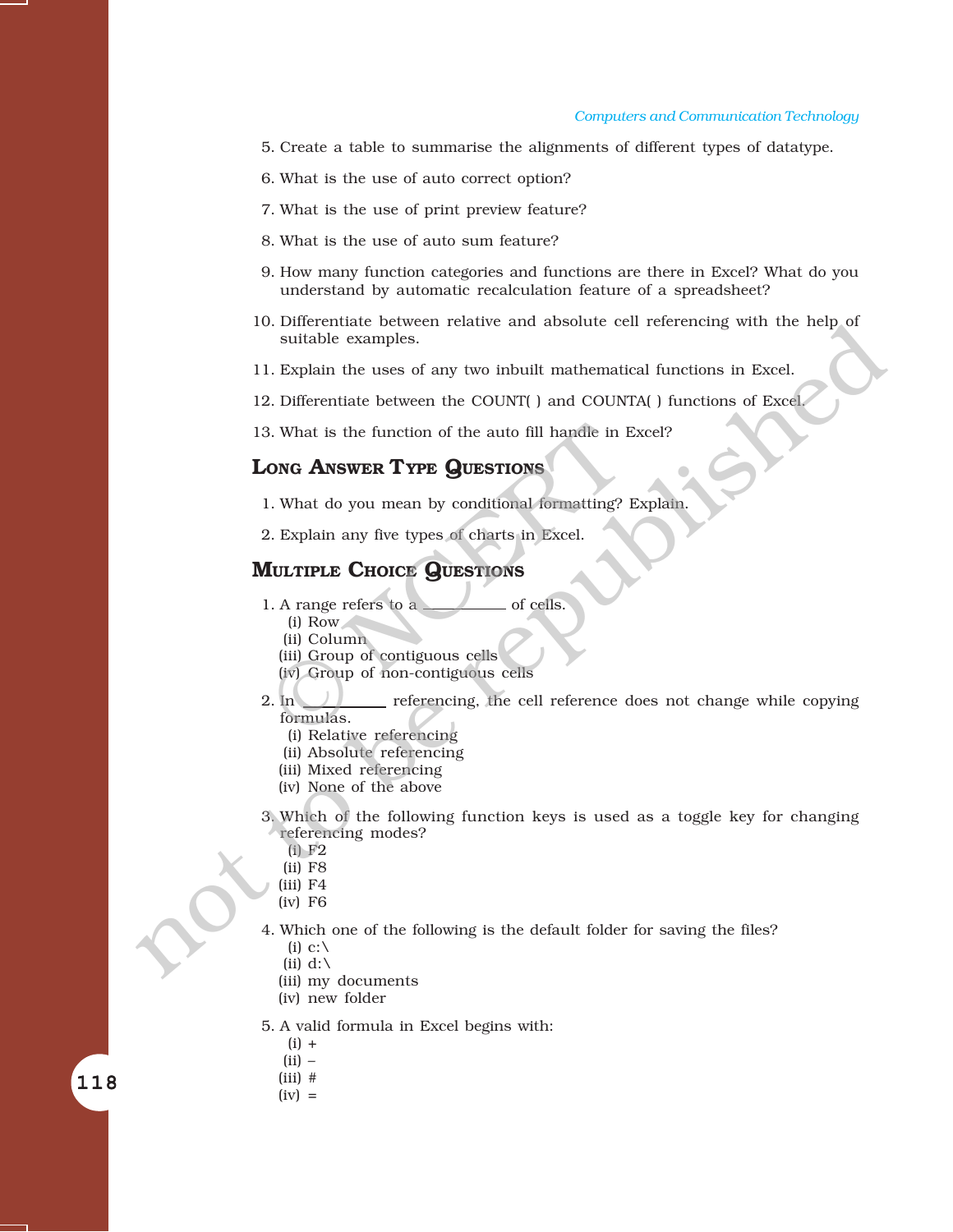6. How many sheets are there in a workbook by default:

- (i) 1
- (ii) 2
- (iii) 3 (iv) 4
- 

7. Which function key is used to edit cell contents:

- (i) F1
- (ii) F2
- (iii) F3
- (iv) F4
- 8. Height of a row in Excel is:
	- (i) 12
	- (ii) 12.25
	- (iii) 12.50
	- (iv) 12.75.

#### *Activities*

#### *ACTIVITY 4.1*

| (i) 12         | 3. Height of a row in Excel is:<br>(ii) 12.25<br>$(iii)$ 12.50<br>(iv) 12.75.                                    |                  |                |                  |                                      |                  |                      |                |
|----------------|------------------------------------------------------------------------------------------------------------------|------------------|----------------|------------------|--------------------------------------|------------------|----------------------|----------------|
|                | <b>Activities</b>                                                                                                |                  |                |                  |                                      |                  |                      |                |
|                | <b>ACTIVITY 4.1</b>                                                                                              |                  |                |                  |                                      |                  |                      |                |
|                | Prepare an analytical result report of Second Monday Test Round Exam of your class in the<br>format given below. |                  |                |                  |                                      |                  |                      |                |
|                |                                                                                                                  |                  |                |                  | E                                    | $\boldsymbol{F}$ | $\mathbf G$          |                |
|                | $\boldsymbol{A}$                                                                                                 | $\boldsymbol{B}$ | $\overline{C}$ | $\boldsymbol{D}$ |                                      |                  |                      | H              |
| $\mathbf{1}$   |                                                                                                                  |                  |                |                  | 1 <sup>ST</sup> QUARTERLY CYCLE TEST |                  |                      |                |
| $\mathbf{2}$   |                                                                                                                  |                  |                |                  |                                      |                  |                      |                |
| $\bf{3}$       | Name                                                                                                             | English          |                |                  | Maths Science S. Science             | Computer         | Lang<br>$\mathbf{I}$ | Total<br>Marks |
| $\overline{4}$ | Ankit                                                                                                            | 78               | 65             | 77               | 88                                   | 76               | 54                   |                |
| $5\phantom{1}$ | Achala                                                                                                           | 77               | 98             | 90               | 66                                   | 99               | 76                   |                |
| 6              | Himanshu                                                                                                         | 67               | 78             | 87               | 56                                   | 84               | 92                   |                |
| $\overline{7}$ | Paarth                                                                                                           | 81               | 91             | 98               | 77                                   | 100              | 78                   |                |
| 8              | Total<br>Appeared                                                                                                |                  |                |                  |                                      |                  |                      |                |
| 10             | Highest M.                                                                                                       |                  |                |                  |                                      |                  |                      |                |

#### **Instructions**

- Calculate the total marks obtained by each student in column I.
- Calculate the highest and lowest marks obtained in each subject in row 9 and 10 respectively.
- ï Also calculate the aggregate/percentage marks obtained by each student in column J
- Give the number of students appearing for each subject in row11.
- Find the subject-wise average marks and display them in the row 8.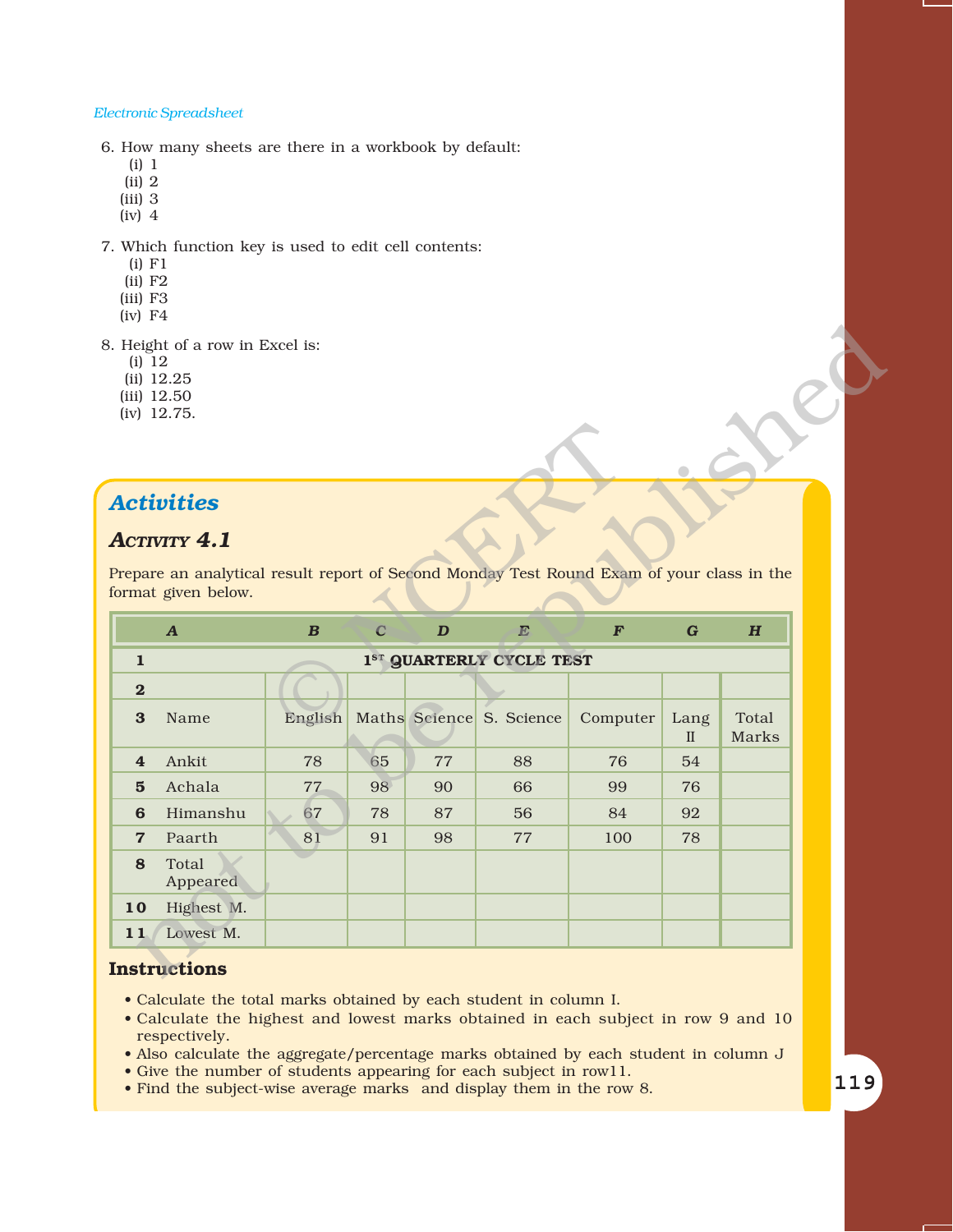#### *ACTIVITY 4.2*

Prepare a score sheet of an inter-house cricket match in your school:

| A                  | $\boldsymbol{B}$   | C              | D              | $\boldsymbol{E}$ |       |  |
|--------------------|--------------------|----------------|----------------|------------------|-------|--|
| India vs. Pakistan |                    |                |                |                  |       |  |
| Batsman            | <b>Balls Faced</b> | Fours          | <b>Sixes</b>   | <b>Singles</b>   | Total |  |
| Gurman Singh       | 61                 | $\overline{7}$ | 3              | 23               |       |  |
| Harinder Singh     | 12                 | $\overline{2}$ | $\overline{4}$ | $\overline{2}$   |       |  |
| Sachin Gupta       | 132                | 21             | 10             | 64               |       |  |
| Gauray Sachdeva    | 17                 | $\overline{4}$ | 5              | $\overline{7}$   |       |  |
| Ishwaq Ahmed       | 23                 | 3              | 3              | 6                |       |  |

#### **Instructions**

- Calculate the total runs obtained by each student in column E. (Total = No. of sixes  $x 6 + No$ . of fours  $x 4 + No$ . of Singles)
- ï Calculate the Strike Rate of each batsman in column F.
- Draw the pie chart to compare the strike rate of each batsman.

#### *ACTIVITY 4.3*

| Gurman Singh                                                                                      |                  | 01                                                                                                                                                                                                                                                                       |                | 3                                        | 23               |         |
|---------------------------------------------------------------------------------------------------|------------------|--------------------------------------------------------------------------------------------------------------------------------------------------------------------------------------------------------------------------------------------------------------------------|----------------|------------------------------------------|------------------|---------|
| Harinder Singh                                                                                    |                  | 12                                                                                                                                                                                                                                                                       | $\overline{2}$ | $\overline{4}$                           | 2                |         |
| Sachin Gupta                                                                                      |                  | 132                                                                                                                                                                                                                                                                      | 21             | 10                                       | 64               |         |
| Gaurav Sachdeva                                                                                   |                  | 17                                                                                                                                                                                                                                                                       | $\overline{4}$ | 5                                        | $\overline{7}$   |         |
| Ishwaq Ahmed                                                                                      |                  | 23                                                                                                                                                                                                                                                                       | 3              | 3                                        | 6 <sub>1</sub>   |         |
| <b>Instructions</b><br><b>ACTIVITY 4.3</b>                                                        |                  | • Calculate the total runs obtained by each student in column E.<br>(Total = No. of sixes $x 6 + No$ . of fours $x 4 + No$ . of Singles)<br>• Calculate the Strike Rate of each batsman in column F.<br>• Draw the pie chart to compare the strike rate of each batsman. |                |                                          |                  |         |
|                                                                                                   |                  | Prepare a personal expenditure report of last financial year in the format as below.                                                                                                                                                                                     |                |                                          |                  |         |
| $\mathbf{A}$                                                                                      | $\boldsymbol{B}$ | $\mathbf C$                                                                                                                                                                                                                                                              | D              | E                                        | $\boldsymbol{F}$ | $\bf G$ |
|                                                                                                   |                  |                                                                                                                                                                                                                                                                          |                | Pocket -Money Expenditure Report 2008-09 |                  |         |
|                                                                                                   |                  |                                                                                                                                                                                                                                                                          |                |                                          |                  |         |
| Month                                                                                             | Mobile           | Travel                                                                                                                                                                                                                                                                   | Hobby          | Dinner Dates                             | Savings          | Total   |
| April                                                                                             | 1200             | 900                                                                                                                                                                                                                                                                      | 500            | 1000                                     |                  |         |
| May                                                                                               | 1440             | 788                                                                                                                                                                                                                                                                      | 700            | 1500                                     |                  |         |
| June                                                                                              | 1320             | 1110                                                                                                                                                                                                                                                                     | 700            | 1200                                     |                  |         |
|                                                                                                   |                  |                                                                                                                                                                                                                                                                          |                |                                          |                  |         |
|                                                                                                   |                  |                                                                                                                                                                                                                                                                          |                |                                          |                  |         |
| $\mathbf{1}$<br>$\overline{2}$<br>3<br>$\overline{4}$<br>5<br>6<br>$\overline{7}$<br>$\,8\,$<br>9 |                  |                                                                                                                                                                                                                                                                          |                |                                          |                  |         |

#### **Instructions**

- Assume that you are given a monthly pocket-money of Rs. 6000.
- Calculate the savings made by you every month.
- Calculate the total expenditure in each month.
- Calculate the highest and lowest expenditure made.
- Calculate the total savings after the three months
- Draw the bar graph to compare the expenditure of various months.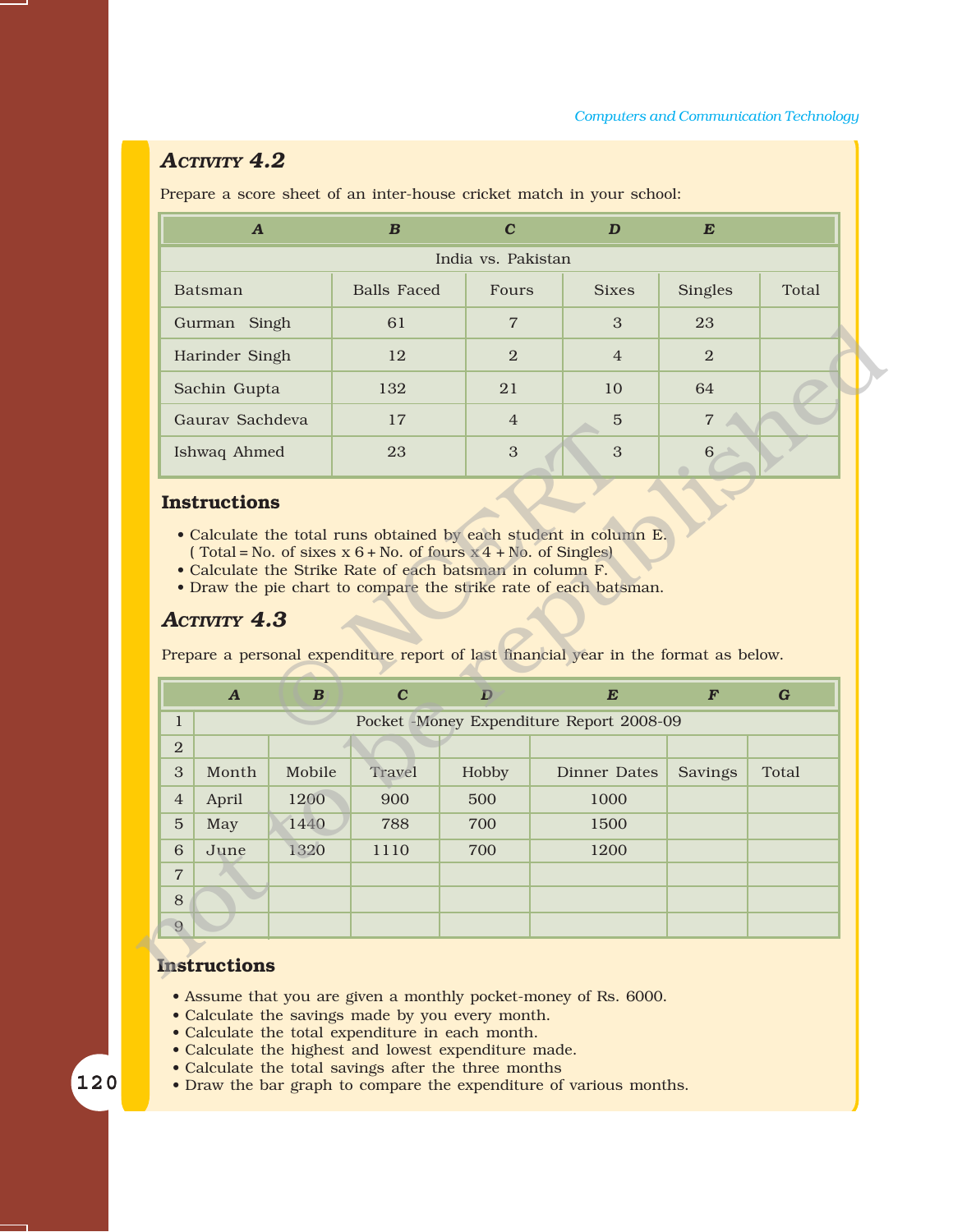#### *ACTIVITY 4.4*

Prepare a report on purchase and sale of any 10 items of a shop over a week depicting the profit/loss in the format specified below.

|                | $\boldsymbol{A}$                                              | $\boldsymbol{B}$ | $\mathbf{C}$                                                    | $\boldsymbol{D}$ | $\boldsymbol{E}$                                                                                                                                                                                                                                                                 |  |  |  |
|----------------|---------------------------------------------------------------|------------------|-----------------------------------------------------------------|------------------|----------------------------------------------------------------------------------------------------------------------------------------------------------------------------------------------------------------------------------------------------------------------------------|--|--|--|
| $\mathbf{1}$   | Weekly Purchase/Sale Report of Items                          |                  |                                                                 |                  |                                                                                                                                                                                                                                                                                  |  |  |  |
| $\overline{2}$ |                                                               |                  | Weekly Investment                                               |                  | <b>Weekly Sale</b>                                                                                                                                                                                                                                                               |  |  |  |
| $\sqrt{3}$     | Item Name                                                     | Qty. Made        | Cost Price (Rs.)                                                | Qty. Sold        | Selling Price (Rs.)                                                                                                                                                                                                                                                              |  |  |  |
| $\overline{4}$ | Samosa                                                        | 250              | 2                                                               | 245              | 3                                                                                                                                                                                                                                                                                |  |  |  |
| $\overline{5}$ | Sandwitch                                                     | 150              | $\overline{4}$                                                  | 139              | $\overline{5}$                                                                                                                                                                                                                                                                   |  |  |  |
| 6              | Fried Rice                                                    | 300              | $\overline{7}$                                                  | 300              | 10                                                                                                                                                                                                                                                                               |  |  |  |
| $\overline{7}$ | Tea                                                           | 225              | 2                                                               | 225              | 3                                                                                                                                                                                                                                                                                |  |  |  |
|                | Purchased * Cost price.<br>Selling Price.<br>Amount Invested. |                  | • Calculate the overall Profit/Loss made by Our School Canteen. |                  | • Calculate the total amount invested on each of the items. Total Amount Invested=Qty.<br>• Calculate the total selling price of each of the items. Total Selling Price=Qty. Sold *<br>• Calculate the Profit/Loss of each of the items. Profit/Loss = Total Selling Price-Total |  |  |  |
|                |                                                               |                  |                                                                 |                  |                                                                                                                                                                                                                                                                                  |  |  |  |

#### *Our School Canteen*

#### **Instructions**

- Calculate the total amount invested on each of the items. Total Amount Invested=Qty. Purchased \* Cost price.
- Calculate the total selling price of each of the items. Total Selling Price=Qty. Sold \* Selling Price.
- ï Calculate the Profit/Loss of each of the items. Profit/Loss =Total Selling Price-Total Amount Invested.
- Calculate the overall Profit/Loss made by Our School Canteen.